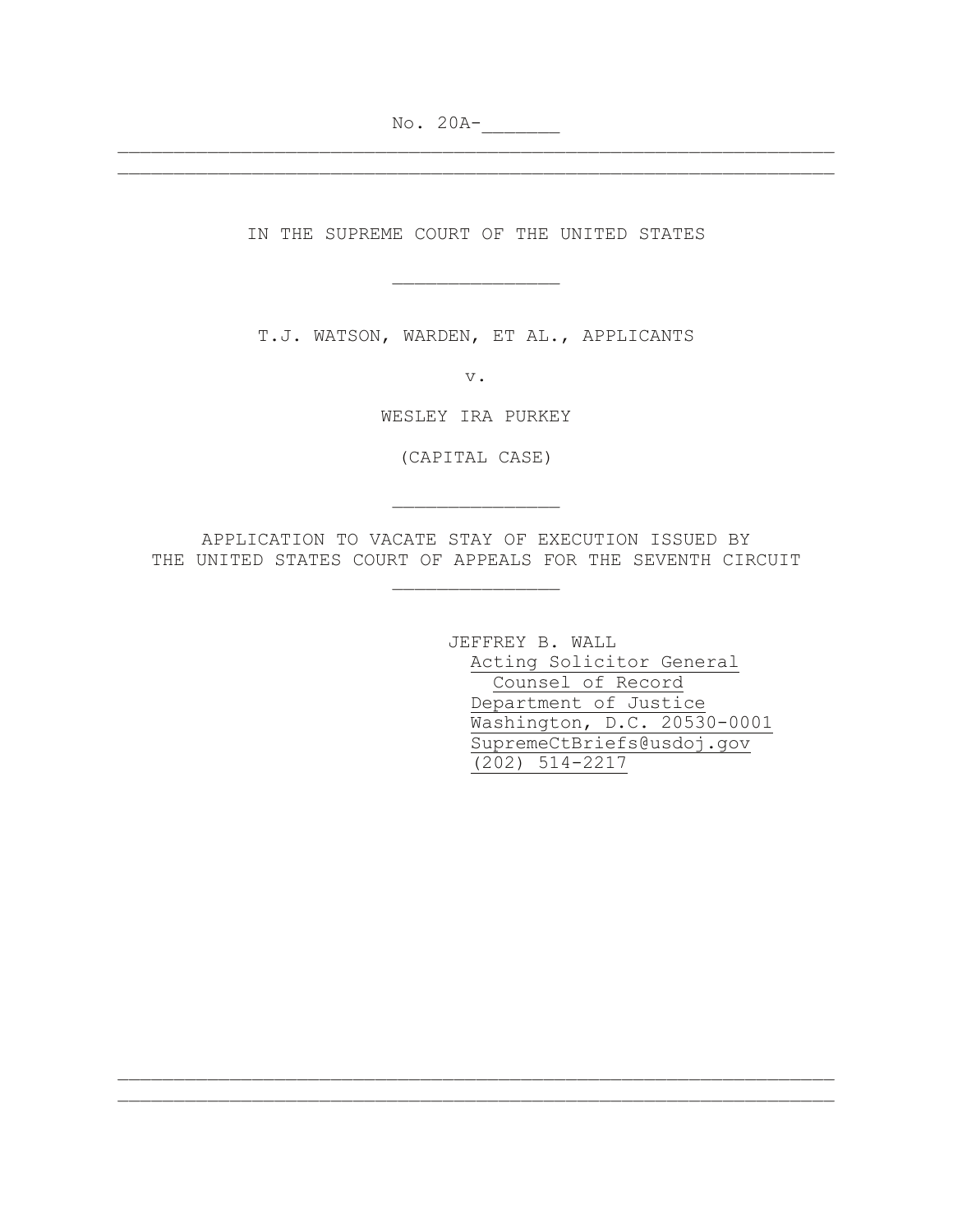# PARTIES TO THE PROCEEDING

Applicants (respondents-appellees below) are T.J. Watson, in his official capacity as Warden of United States Penitentiary - Terre Haute, and the United States of America.

Respondent (petitioner-appellant below) is Wesley Ira Purkey.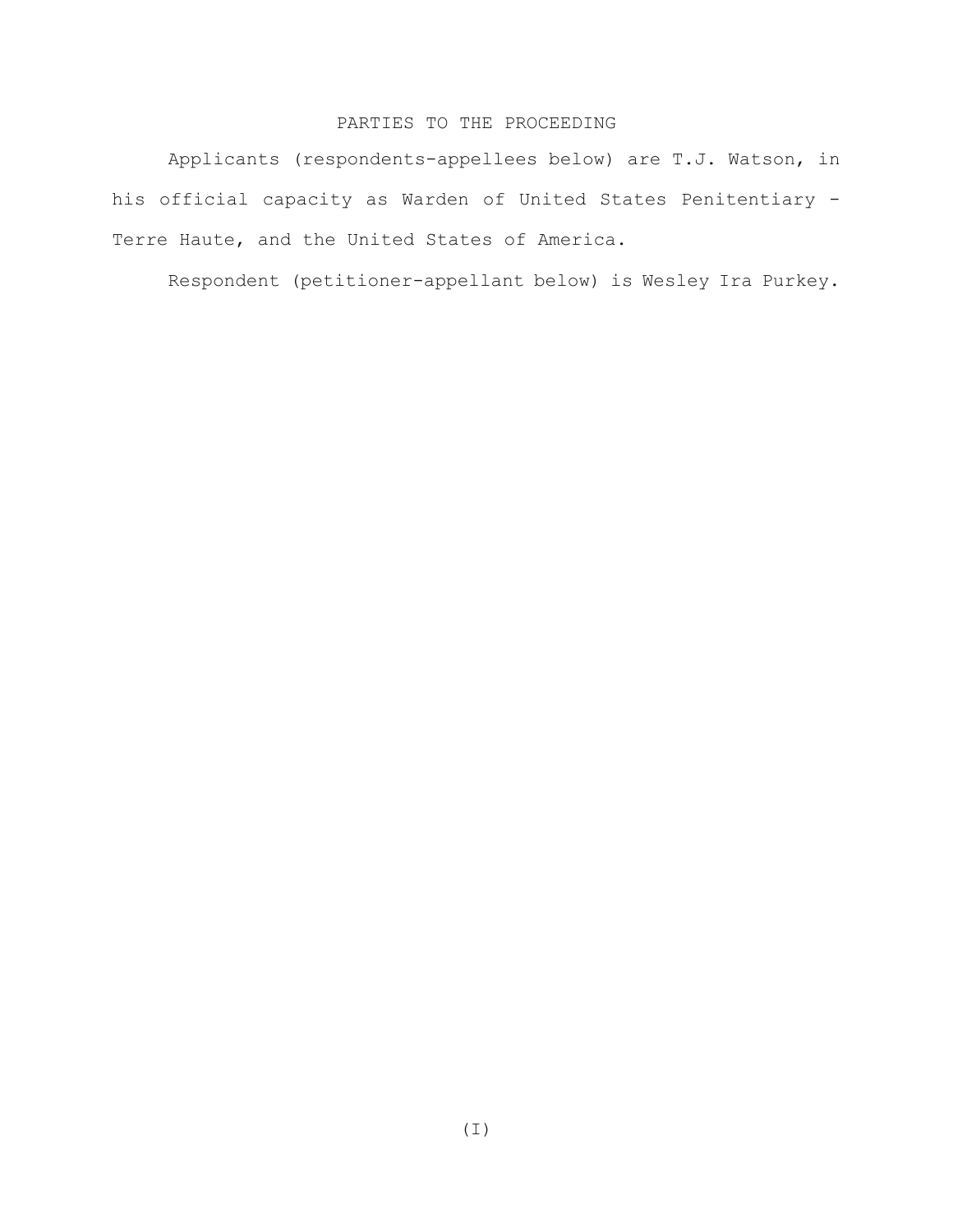## RELATED PROCEEDINGS

United States District Court (W.D. Mo.):

United States v. Purkey, No. 01-cr-308 (Jan. 26, 2004)

Purkey v. United States, No. 06-cv-8001 (Sept. 29, 2009) United States District Court (S.D. Ind.):

Purkey v. United States, No. 19-cv-414 (Nov. 20, 2019) United States Court of Appeals (8th Cir.):

United States v. Purkey, No. 04-1337 (Nov. 7, 2005)

Purkey v. United States, No. 10-3462 (Sept. 6, 2013) United States Court of Appeals (7th Cir.):

Purkey v. Hanlon, No. 19-3047 (Nov. 7, 2019)

Purkey v. United States, No. 19-3318 (July 2, 2020) Supreme Court of the United States:

Purkey v. United States, No. 05-11528 (Oct. 16, 2006) Purkey v. United States, No. 13-9783 (Oct. 14, 2014)

 $(TI)$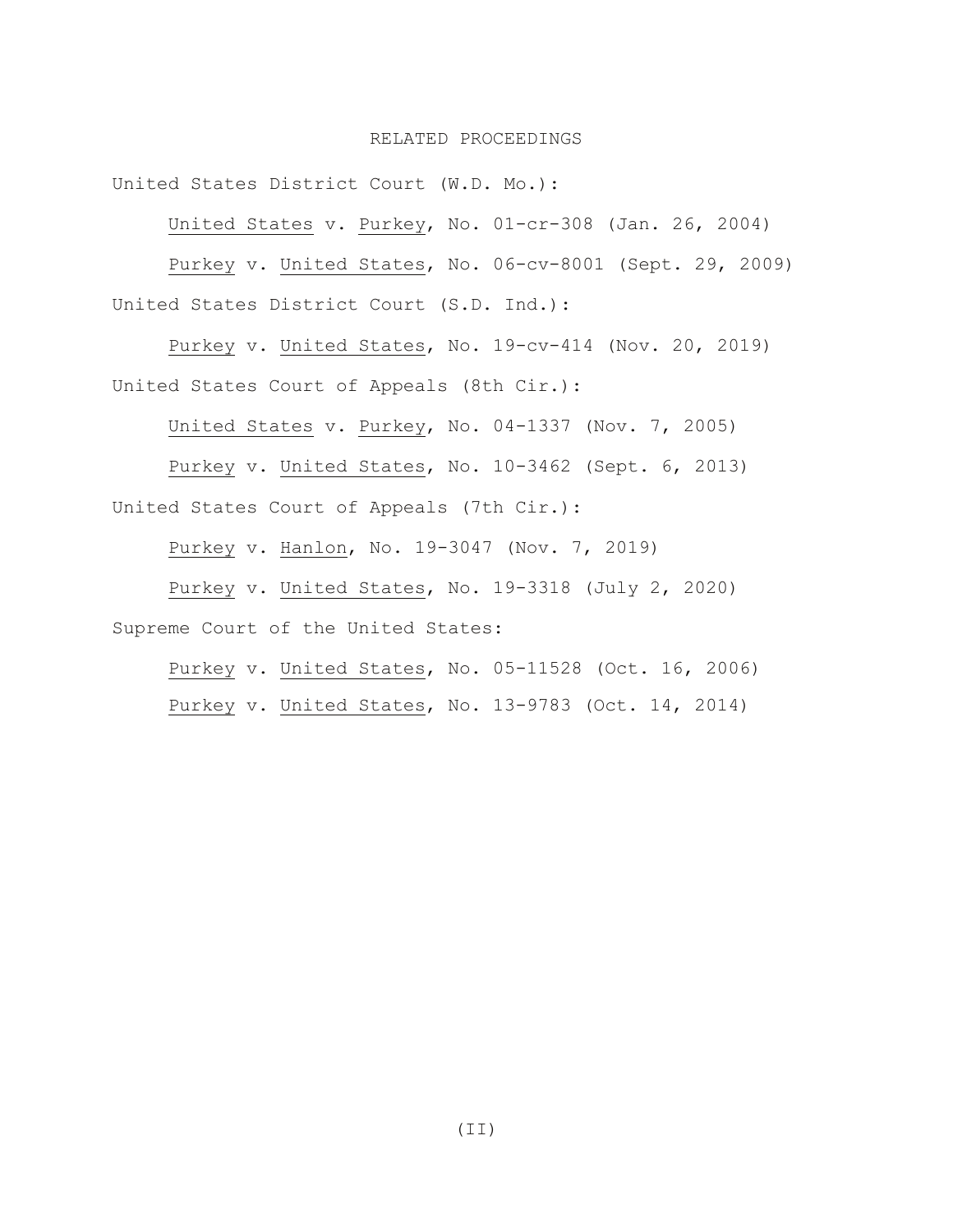IN THE SUPREME COURT OF THE UNITED STATES \_\_\_\_\_\_\_\_\_\_\_\_\_\_\_

No. 20A-\_\_\_\_\_\_\_

T.J. WATSON, WARDEN, ET AL., APPLICANTS

v.

WESLEY IRA PURKEY

(CAPITAL CASE)

\_\_\_\_\_\_\_\_\_\_\_\_\_\_\_

APPLICATION TO VACATE STAY OF EXECUTION ISSUED BY THE UNITED STATES COURT OF APPEALS FOR THE SEVENTH CIRCUIT

\_\_\_\_\_\_\_\_\_\_\_\_\_\_\_

The United States Court of Appeals for the Seventh Circuit stayed respondent's scheduled execution, which is set for July 15, 2020 at 4:00 p.m. Eastern Standard Time. Pursuant to Rule 23 of the Rules of this Court and the All Writs Act, 28 U.S.C. 1651, the Acting Solicitor General, on behalf of applicants T.J. Watson and the United States of America, respectfully applies for an order vacating that stay.

Respondent is a federal death-row inmate convicted in 2003 following his confession to the gruesome rape and murder of a 16 year-old girl. Respondent's direct appeal ended in 2006, and postconviction proceedings challenging his conviction and sentence under 28 U.S.C. 2255 ended in 2014. In July 2019, following the completion of a lengthy process of revising the federal execution protocol, the government set a date for respondent's execution.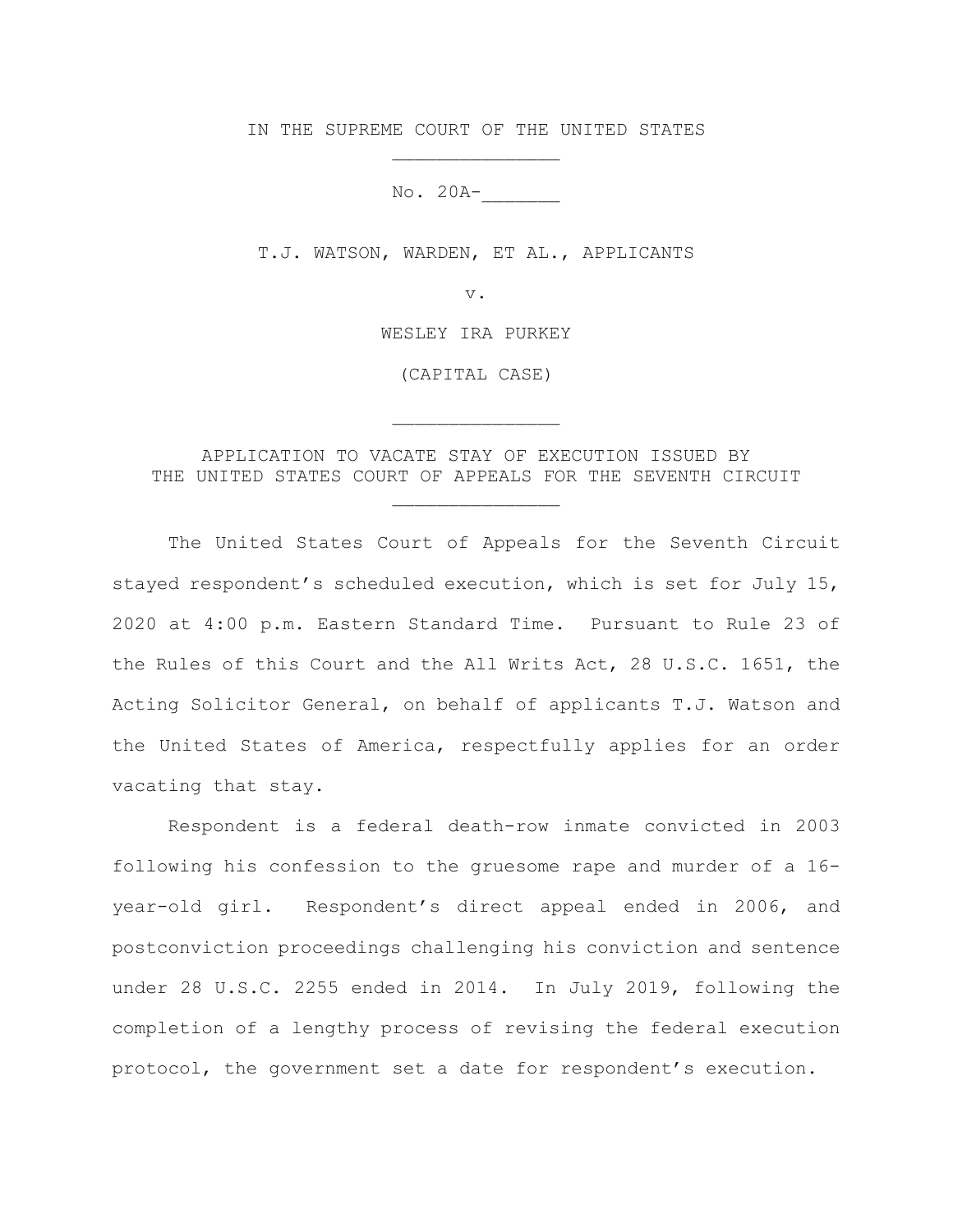The following month, respondent filed an application for a writ of habeas corpus under 28 U.S.C. 2241 challenging his conviction and sentence. As relevant here, respondent asserted three claims concerning allegedly ineffective assistance of counsel during his trial 16 years earlier. Respondent's current counsel had been aware of the factual basis for at least some of those claims since 2017 or earlier, but respondent did not seek relief on them until his execution date had been set.

The district court denied respondent's habeas application, finding it barred by 28 U.S.C. 2255(e), which generally prohibits federal prisoners from using habeas applications under Section 2241 to circumvent the strict limits on timeliness and successive claims that Congress has established for federal postconviction proceedings under 28 U.S.C. 2255. On July 2, 2020, the court of appeals affirmed that decision, rejecting respondent's claim that federal prisoners can circumvent the limits on successive and untimely motions under Section 2255, see 18 U.S.C. 2255 $(f)$ ,  $(h)$ , merely by alleging they received ineffective assistance of counsel in earlier postconviction proceedings. Indeed, the court recognized that respondent's argument is impossible to reconcile with the text of Section 2255(e), and lacks any limiting principle.

But notwithstanding its determination that respondent cannot proceed on his habeas petition, the court of appeals granted respondent relief anyway. It ordered that his execution be stayed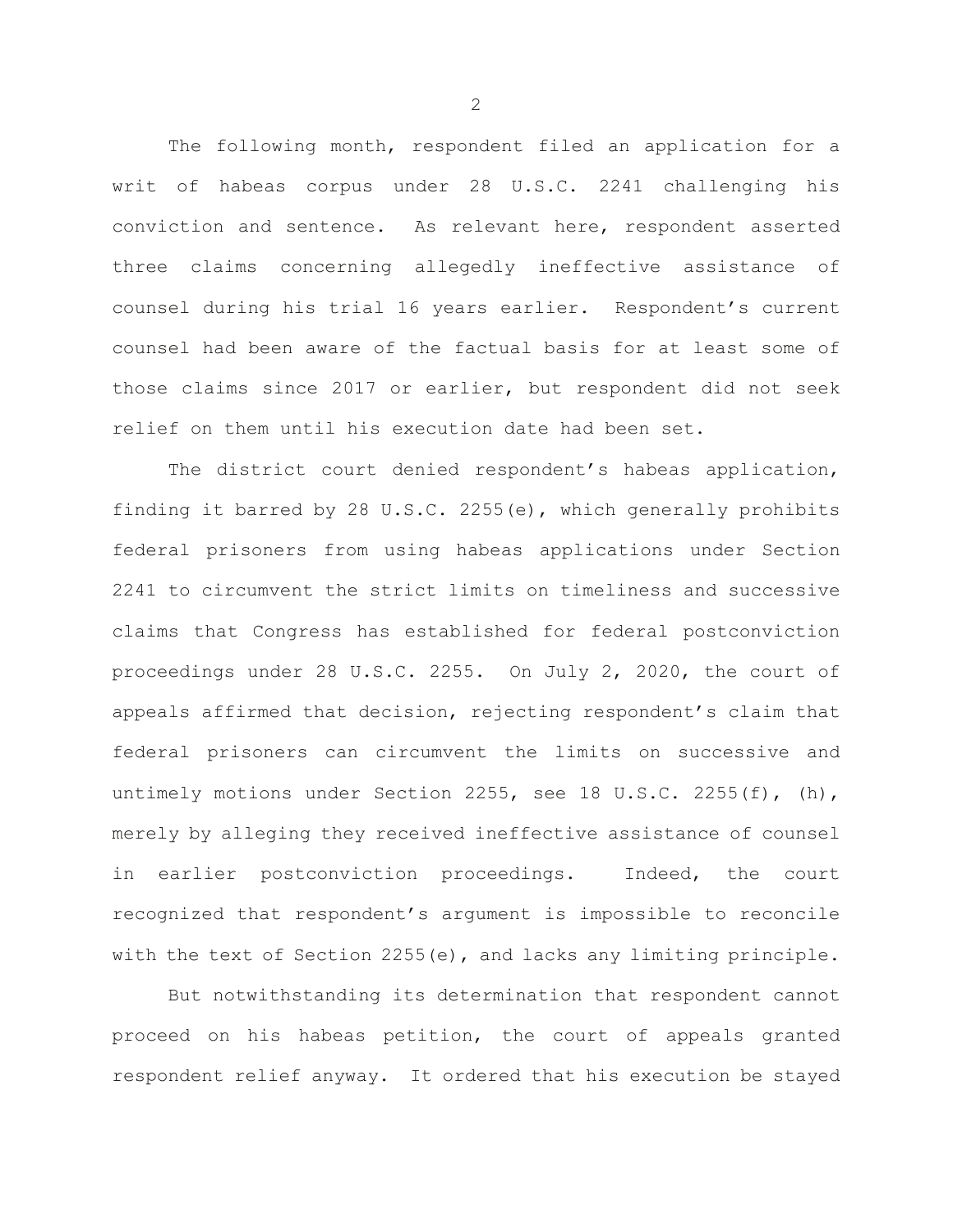pending further order of that court or issuance of the court's mandate -- which would not occur until more than a month after the scheduled execution date. In doing so, the court acknowledged that one of the "requirements for a stay" identified by this Court in Nken v. Holder, 556 U.S. 418 (2009), is that "'the stay applicant has made a strong showing that he is likely to succeed on the merits.'" App., infra, 26a (citation omitted). But the court of appeals did not find that respondent had made such a showing. To the contrary, the court had just held that respondent cannot succeed in this case because his claims are statutorily barred, with no suggestion that it thought either the en banc court of appeals or this Court might reverse that decision. Instead, the court simply distinguished this case from Nken on the ground that this one involves the death penalty.

Less than 36 hours after entry of the court of appeals' decision on July 2, 2020, the government filed a motion asking the panel or the en banc Seventh Circuit to vacate the stay or, at a minimum, to require expedition of any petition for en banc review that respondent might choose to file. The court of appeals set a July 10, 2020 deadline for respondent to oppose the government's motion. As of this filing, the court of appeals has not ruled on that motion. Accordingly, in light of the impending July 15, 2020 execution date, the government respectfully moves this Court to set aside the Seventh Circuit's stay and allow the execution to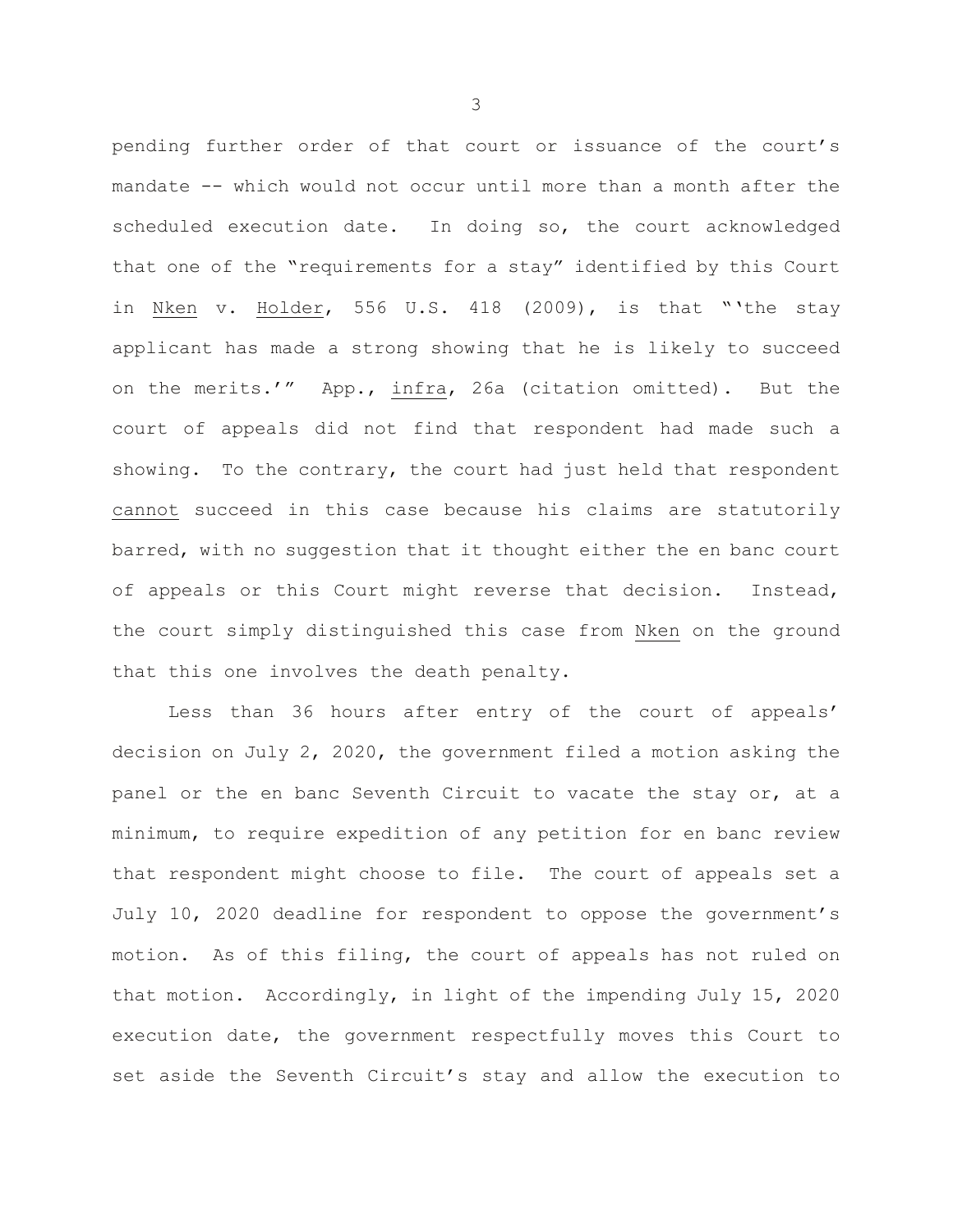proceed. This Court has in the past summarily vacated stays of execution when a lower court "enjoined [the] execution without finding that [the prisoner] has a significant possibility of success on the merits." Dunn v. McNabb, 138 S. Ct. 369, 369 (2017). Such intervention is, if anything, especially warranted here, where the court of appeals correctly recognized that respondent cannot succeed on his claims, and gave no indication that it believes either the en banc court of appeals or this Court will grant discretionary review to reverse the denial of respondent's habeas application -- and yet ordered a stay nonetheless. A last-minute stay in these circumstances is directly contrary to the strict limitations that Congress imposed on collateral review of federal criminal convictions, and this Court should not allow it to remain in place.

### STATEMENT

1. On the morning of January 22, 1998, respondent, who had recently been released from prison, encountered 16-year-old high school student Jennifer Long on a sidewalk in Kansas City, Missouri. See Purkey v. United States, 729 F.3d 860, 866 (8th Cir. 2013) (Purkey V), cert. denied, 574 U.S. 933 (2014). Respondent engaged Long in conversation and invited her to "party" with him. Ibid. According to respondent, Long then voluntarily entered respondent's pickup truck. After stopping at a liquor store to buy orange juice and gin, respondent told Long that he needed to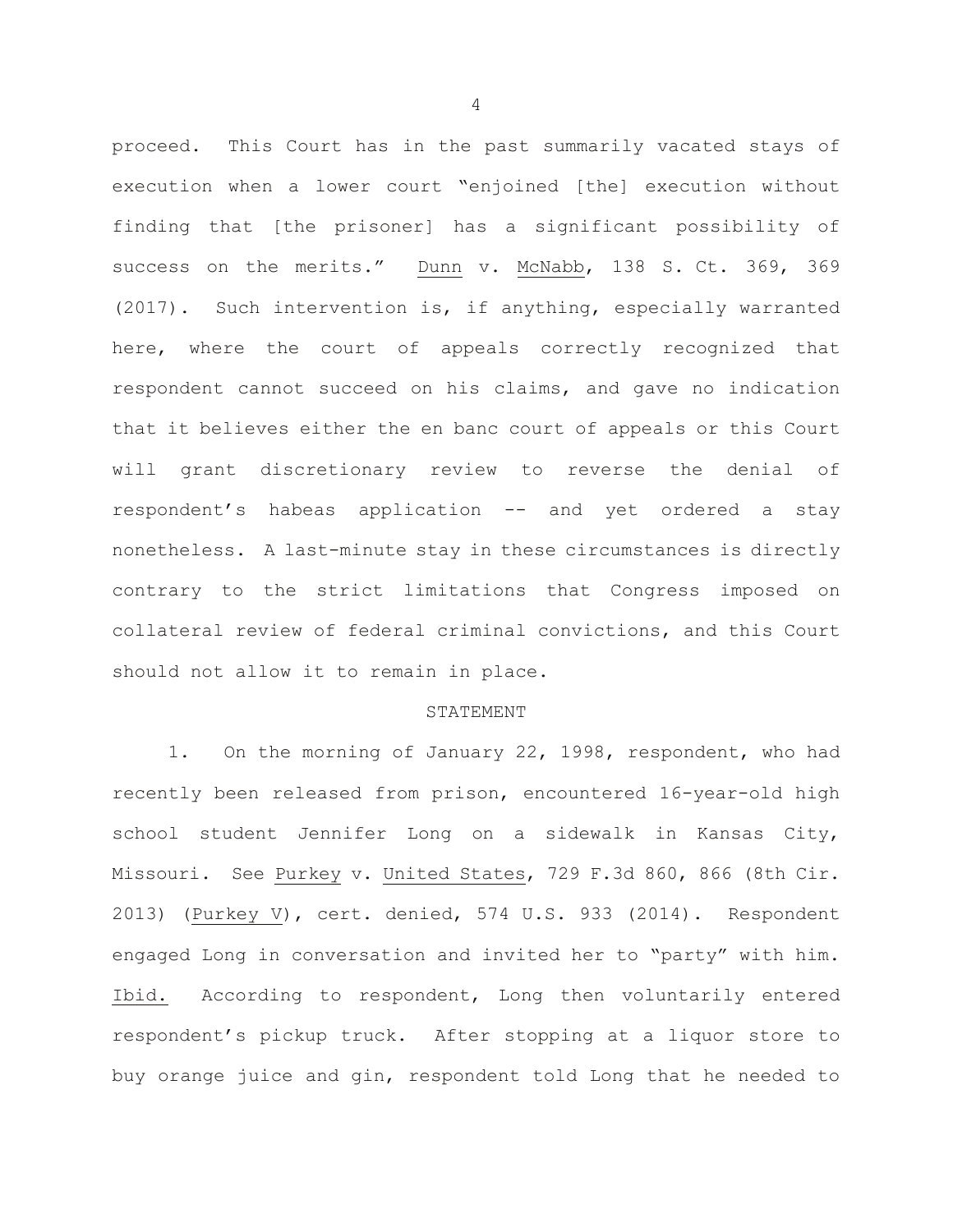go to his home, which was across state lines in Lansing, Kansas. Long then asked to be let out of the truck. Ibid. Respondent indicated his refusal by grabbing a boning knife from the glove box and placing it under his thigh. Ibid.

After respondent drove Long to Lansing, respondent took Long into his basement, forced her at knifepoint to strip, and raped her. Purkey V, 729 F.3d at 866-867. After the rape, Long attempted to escape the house. Id. at 867. They struggled briefly, and then respondent stabbed Long repeatedly in the chest, neck, and face, eventually breaking the knife blade inside her body. Purkey V, 729 F.3d at 867.

After the murder, respondent stored Long's body in a toolbox; stopped at a bar to drink for several hours; and then went to Sears to purchase an electric chainsaw. Purkey V, 729 F.3d at 867. He then spent several days dismembering Long's body with the chainsaw before dividing Long's body parts into bags and burning the remains. Ibid. He dumped the charred remnants into a septic pond, where they were eventually recovered by investigators. Ibid.

Authorities learned that respondent had murdered Long when respondent was arrested nine months later for the unrelated murder of 80-year-old Mary Ruth Bales. Purkey V, 729 F.3d at 867. Respondent had visited Bales's home on a service call for a plumbing company. Ibid. He told Bales that he was willing to return later to complete the job for a lower price if Bales paid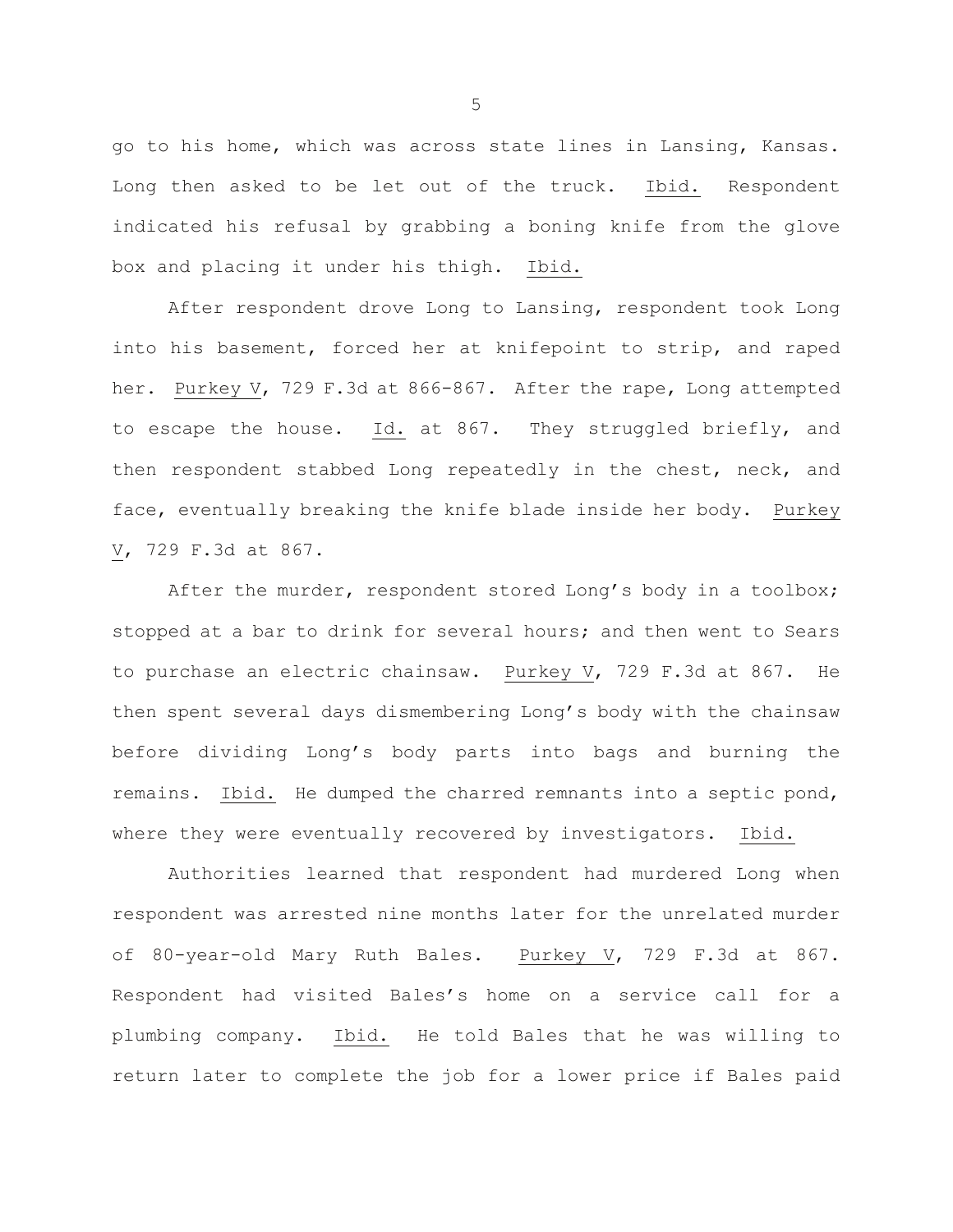him \$70 up front. Ibid. Bales agreed, and she paid him the money. Respondent used the money to hire a prostitute and purchase cocaine. Ibid. After using the cocaine, he returned to Bales's home with the prostitute. Ibid. While the prostitute waited in respondent's car, respondent entered Bales's home and bludgeoned Bales to death in her bedroom with a claw hammer. Ibid. He returned to the house the following day with cans of gasoline to burn the house down. Ibid. A neighbor saw respondent in the yard and called police, leading to respondent's arrest. Ibid.

While awaiting trial for the murder of Bales, respondent contacted federal authorities concerning the Long murder. Purkey V, 729 F.3d at 868. Respondent -- who eventually received a sentence of life imprisonment in state prison in the Bales case - gave a full confession to the earlier murder because he hoped that his confession would enable him to serve his life sentence in what he believed would be the more comfortable conditions of a federal prison. Ibid.

2. Following a jury trial in the United States District Court for the Western District of Missouri, respondent was convicted of interstate kidnapping for the purpose of forcible rape, resulting in death, in violation of 18 U.S.C. 1201(a), 1201(g), and 3559(d) (1994 & Supp. IV 1998). See App., infra, 4a-5a. The jury recommended that respondent be sentenced to death, and the district court imposed that sentence. Id. at 5a-6a. The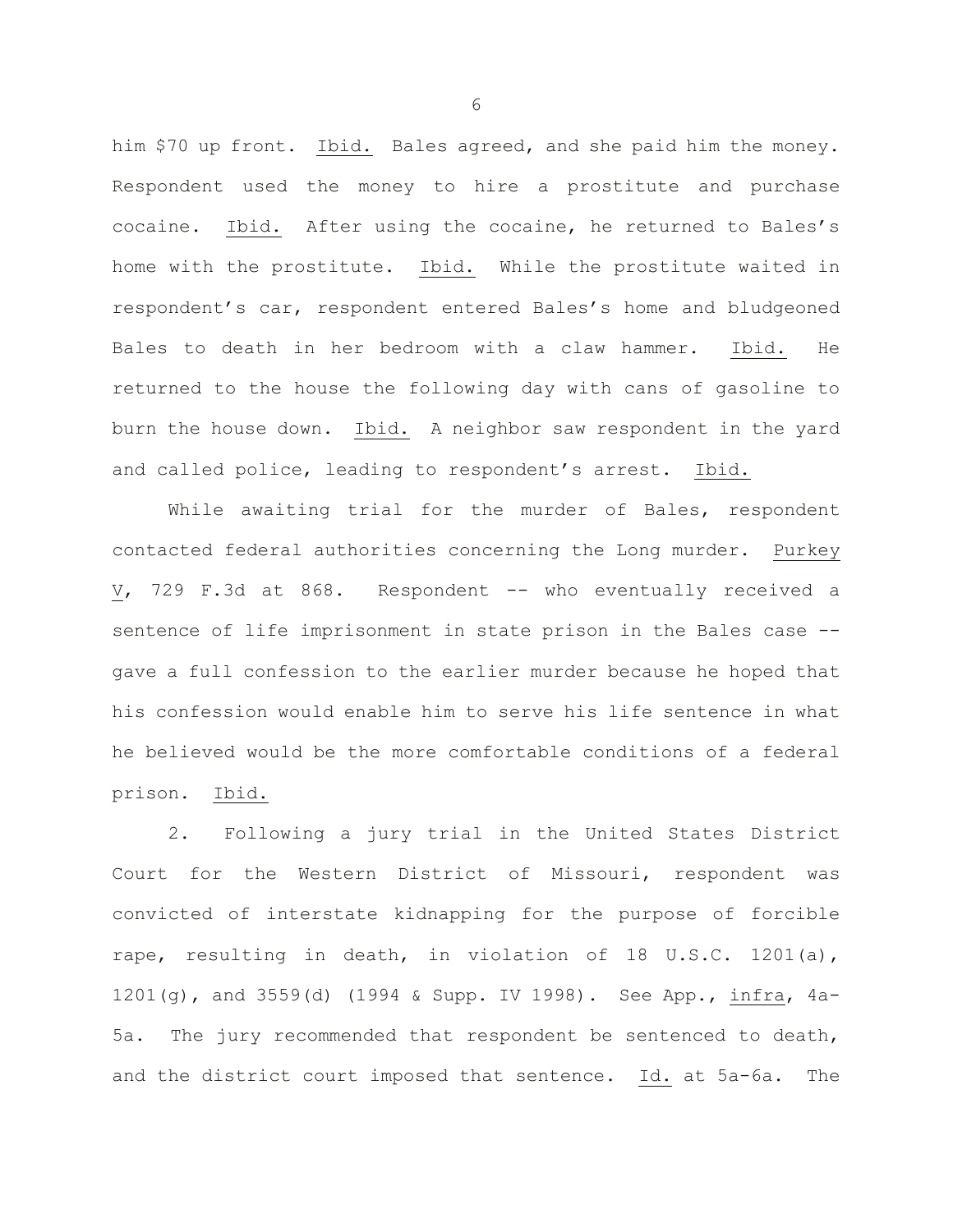Eighth Circuit affirmed respondent's conviction and sentence, United States v. Purkey, 428 F.3d 738 (8th Cir. 2005), and this Court denied a writ of certiorari, Purkey v. United States, 549 U.S. 975 (2006).

In 2007, on the final day of the applicable one-year statute of limitations, Purkey filed a motion to vacate his conviction and sentence pursuant to 28 U.S.C. 2255. See 28 U.S.C. 2255(f). The motion raised, inter alia, a claim that his trial counsel was ineffective in 17 different respects. App., infra, 6a. The district court denied the motion. Purkey v. United States, No. 06-cv-8001, 2009 WL 3160774 (W.D. Mo. Sept. 29, 2009). The Eighth Circuit affirmed, Purkey V, supra, and this Court again denied a writ of certiorari, Purkey v. United States, 574 U.S. 933 (2014).

3. On July 25, 2019, the federal government announced the completion of an "extensive study" that it had undertaken to consider possible revisions to the Federal Bureau of Prisons' lethal injection protocol to account for the scarcity of drugs required by the prior three-drug procedure. In re Fed. Bureau of Prisons' Execution Protocol Cases, 955 F.3d 106, 110 (D.C. Cir. 2020) (per curiam) (Execution Protocol Cases), cert. denied, Bourgeois v. Barr, No. 19-1348 (June 29, 2020). Following a deliberate investigation that had commenced when the prior drug became unavailable in 2011, the government published a revised addendum to its protocol, in which it adopted a single-drug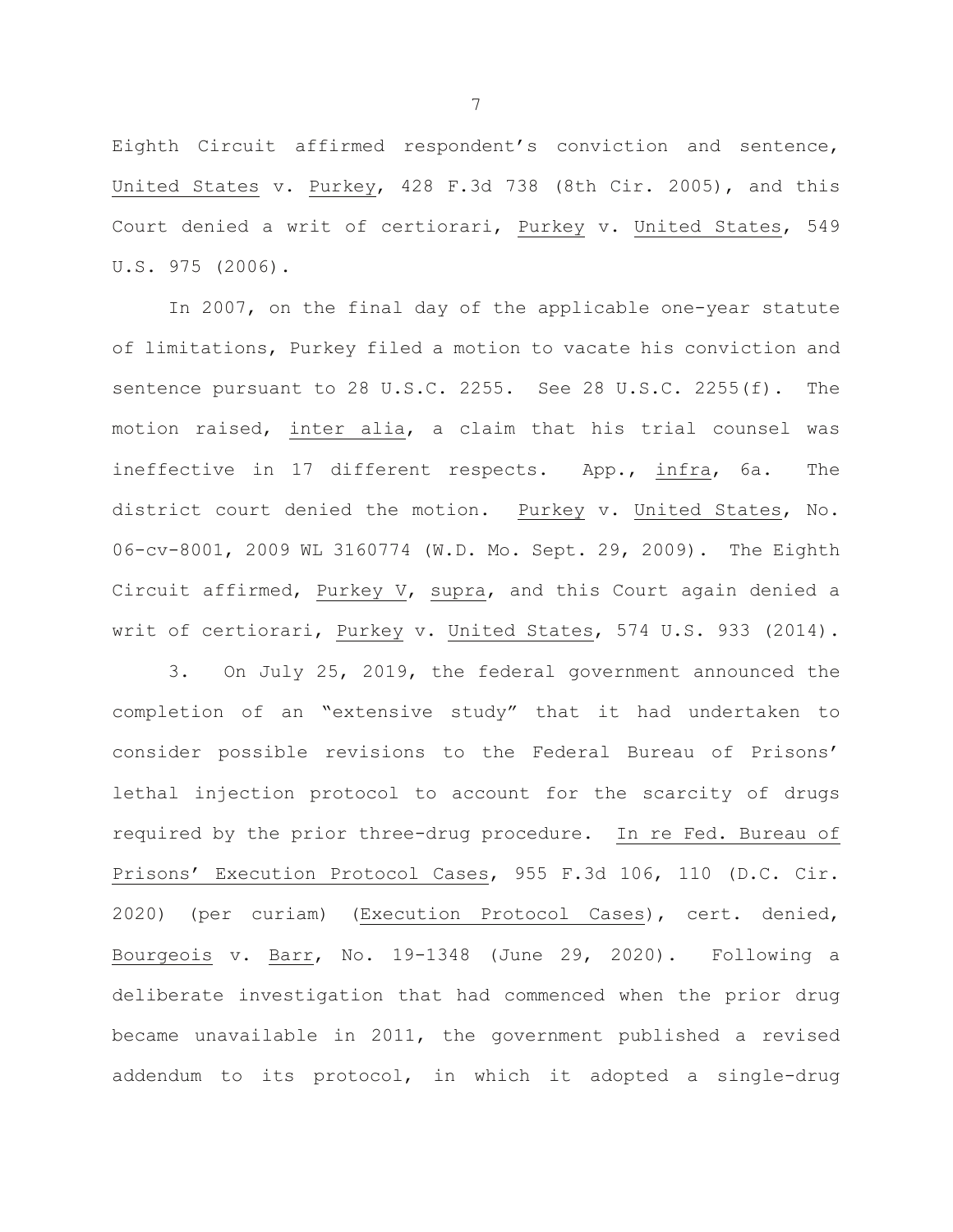procedure (also used by many States) that would allow the federal government to resume executions. Ibid.

Alongside its adoption of this revised lethal injection protocol, the government also set execution dates for five federal inmates who had previously received capital sentences, including respondent. Execution Protocol Cases, 955 F.3d at 111. Initially, respondent's execution was scheduled for December 13, 2019. After respondent and several of the other capital prisoners filed a challenge to the federal execution protocol, however, the United States District Court of the District of Columbia entered a preliminary injunction in November 2019 barring the government from carrying out the executions as scheduled. Ibid.

On April 7, 2020, the United States Court of Appeals for the District of Columbia Circuit vacated the preliminary injunction in that case. Execution Protocol Cases, 955 F.3d at 108. The federal government subsequently set July 15, 2020 as the new date for respondent's execution.

4. At the same time that respondent was seeking to enjoin his scheduled execution through his challenge to the federal lethal injection protocol, he also initiated several other suits seeking to preclude his execution on other grounds. This application concerns one of those suits, a challenge to respondent's conviction and sentence that respondent filed in August 2019 -- nearly 13 years after the conclusion of his direct appeal, and nearly six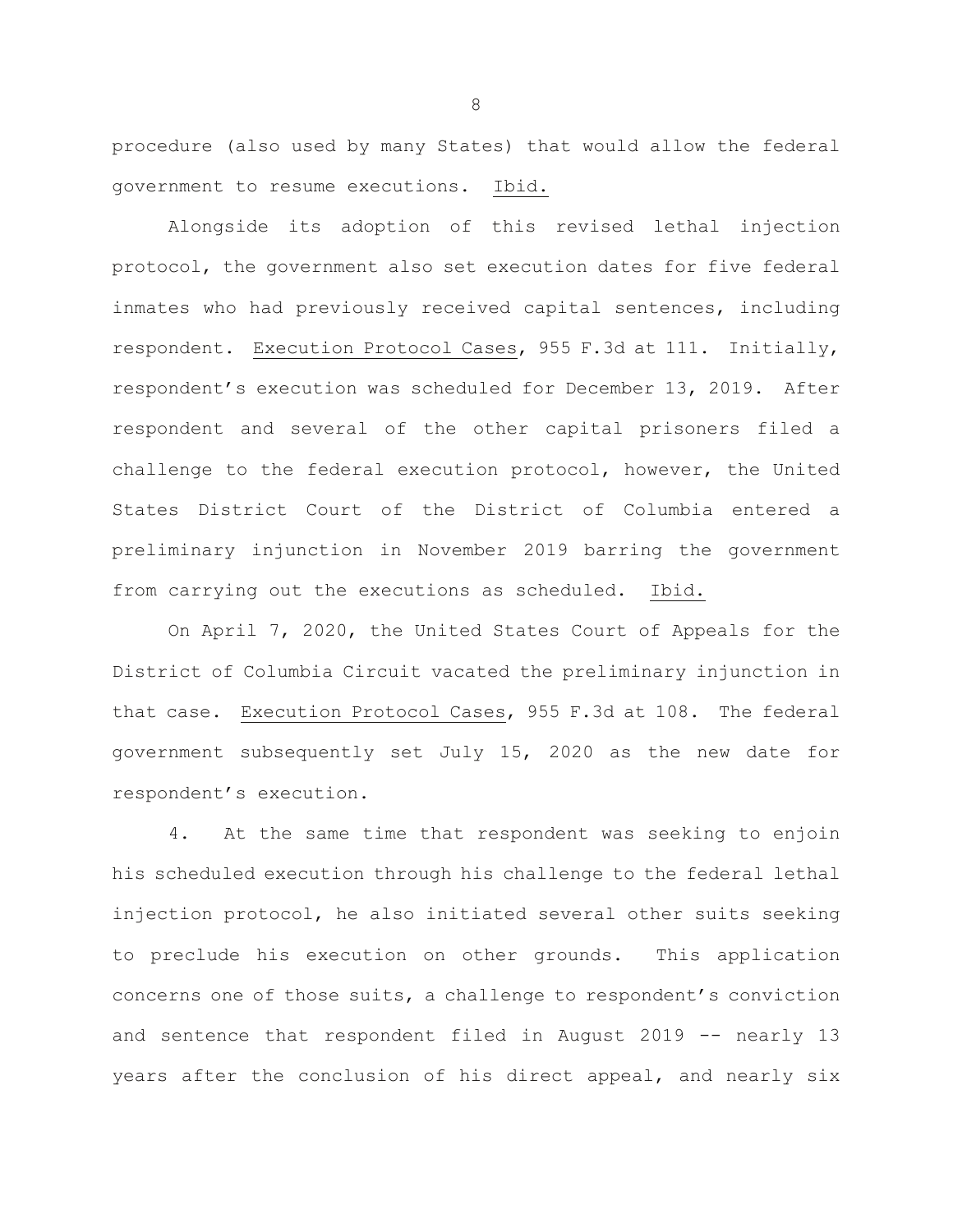years after the conclusion of his Section 2255 proceedings. See D. Ct. Doc. 1 (Aug. 27, 2019). The challenge asserts, as relevant here, three claims of allegedly ineffective assistance of counsel stemming from his 2003 trial. Respondent has not asserted that those claims could satisfy the statutory requirements for a second or successive motion for collateral relief under Section 2255, see 28 U.S.C. 2255(h), and has not disputed that they would have been untimely by nearly 12 years under the statute of limitations applicable to Section 2255 motions, see 28 U.S.C. 2255(f). Instead, respondent sought to raise them by filing an application for a writ of habeas corpus under 28 U.S.C. 2241.[1](#page-11-0)

The district court denied respondent's application, on the ground that 28 U.S.C. 2255(e) bars respondent from challenging his conviction or sentence by filing a habeas application under Section 2241. App., infra, 28a-56a. Section 2255(e) provides as follows:

An application for a writ of habeas corpus in behalf of a prisoner who is authorized to apply for relief by motion pursuant to this section, shall not be entertained if it appears that the applicant has failed to apply for relief,

Ĩ.

<span id="page-11-0"></span> $1$  In addition to this suit and his challenge to the federal lethal injection protocol (which remains pending), respondent also filed two other suits seeking to bar his execution. In one, he contends that he is presently incompetent to be executed. See Purkey v. Barr, No. 19-cv-3570 (D.D.C. filed Nov. 26, 2019). In the other, he alleges that the government selected him for execution in retaliation for his acting as a jailhouse lawyer. Purkey v. Barr, No. 19-cv-517 (S.D. Ind. filed Oct. 28, 2019). As of this filing, respondent has motions to preliminarily enjoin his execution pending in both cases.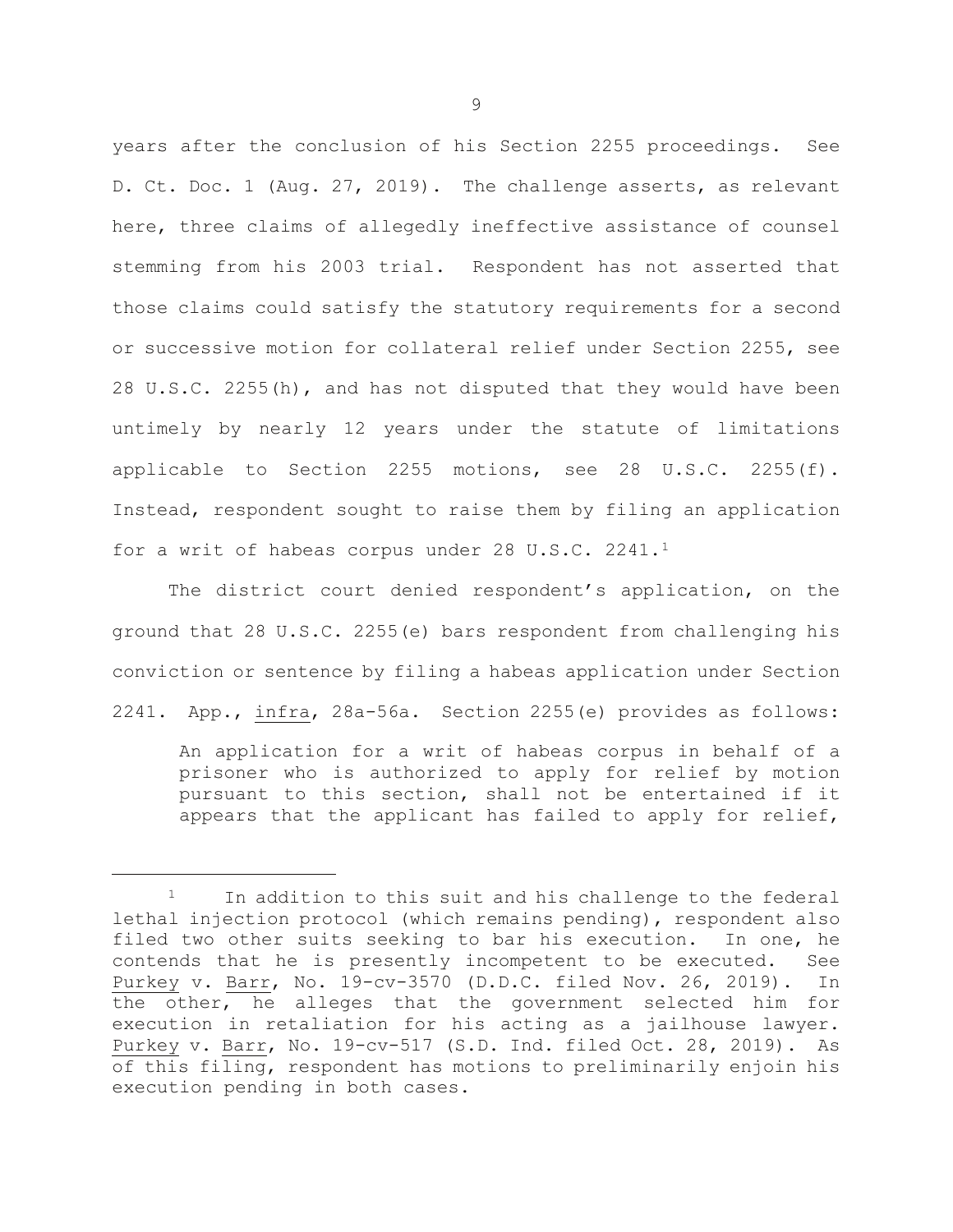by motion, to the court which sentenced him, or that such court has denied him relief, unless it also appears that the remedy by motion is inadequate or ineffective to test the legality of his detention.

28 U.S.C. 2255(e). The district court explained that because the "court which sentenced" respondent had already denied his motion for relief under Section 2255, respondent could pursue his habeas application under Section 2241 only if he could satisfy the socalled "saving clause" by showing that Section 2255's "remedy" was "inadequate or ineffective to test the legality of his detention." Ibid.; App., infra, 35a-36a. The district court found no such "inadequa[cy] or ineffective[ness]" here, because respondent could have asserted his present claims in his original Section 2255 proceedings -- he just failed to do so. App., infra, 51a.

5. On July 2, 2020, the court of appeals affirmed the district court's decision, agreeing with the district court that Section 2255(e) barred respondent's application for a writ of habeas corpus. App., infra, 1a-27a. But the court of appeals nevertheless entered a stay of execution pending further order of the court of appeals or issuance of the court of appeals' mandate. Id. at 26a-27a.

On the merits, the court of appeals explained that under its precedents, in order to show that a Section 2255 motion is "'inadequate or ineffective'" to present a federal prisoner's claim, the prisoner must make "a compelling showing that, as a practical matter, it would be impossible to use section 2255 to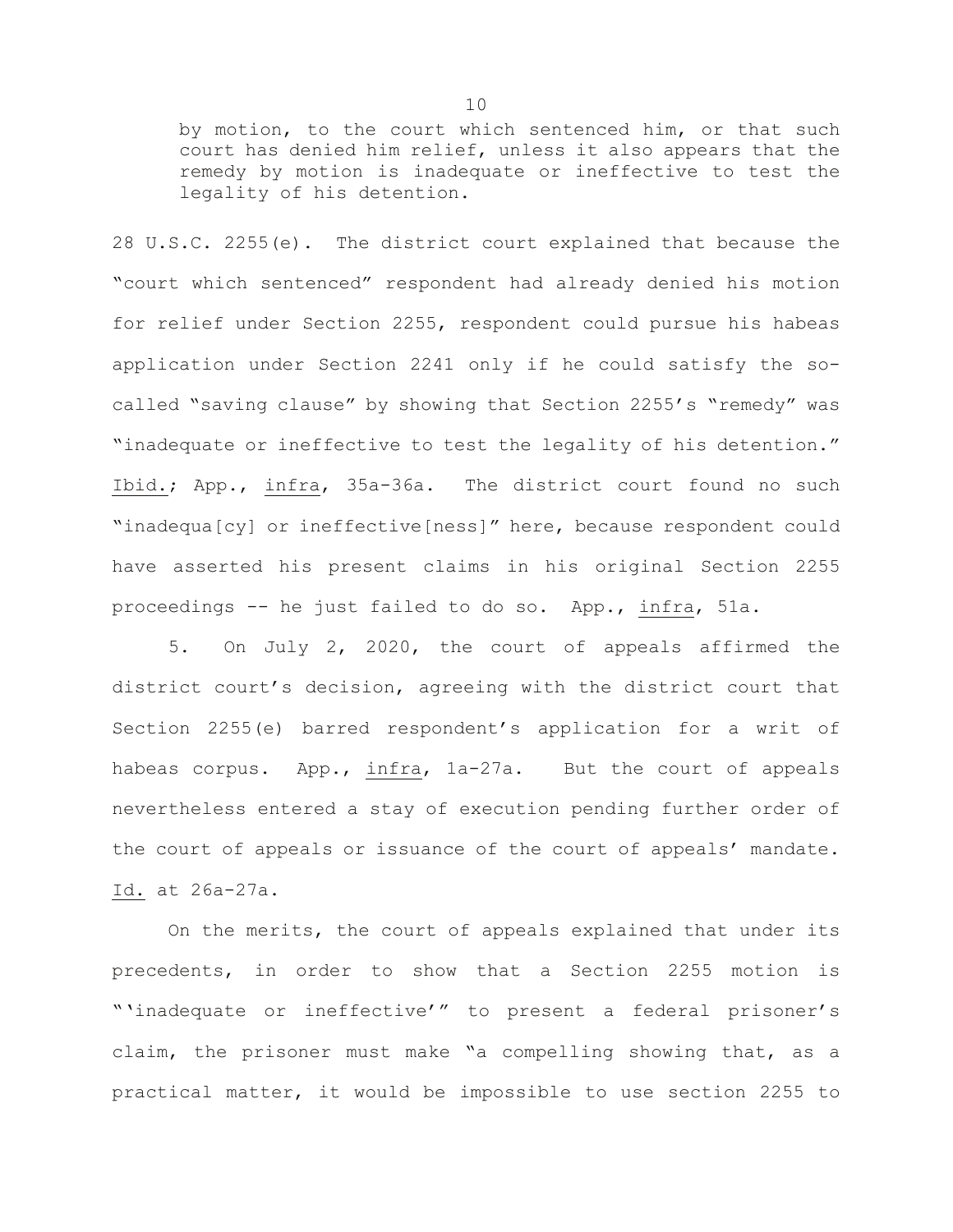cure a fundamental problem." Id. at 19a-20a (citation omitted). It found that respondent could not make that showing, because "[a]t the time [respondent] filed his motion under section 2255, nothing formally prevented him from raising each of the three errors he now seeks to raise in his petition under 2241." Id. at 20a.

The court of appeals rejected respondent's contention that alleged deficiencies by his postconviction counsel in his proceedings under Section 2255 rendered that Section's "remedy by motion ineffective or inadequate to test the legality of his detention." App., infra, 18a. The court observed that under Coleman v. Thompson, 501 U.S. 722 (1991), "there is no right to counsel in collateral proceedings, and thus no right to effective assistance of counsel" in such proceedings. App., infra, 18a (emphasis added). The court further observed that to allow federal prisoners to circumvent Section 2255's second-or-successive and timeliness limits whenever they alleged they received ineffective assistance of counsel during their earlier Section 2255 proceedings would give rise to "a never-ending series of reviews and re-reviews," with each denial of relief followed by a new suit alleging that the last set of lawyers had neglected to identify additional meritorious claims. Id. at 21a.

The court of appeals acknowledged that the ineffectiveness of post-conviction counsel can sometimes serve as a basis for "overcom[ing] a procedural bar" established as a "matter of federal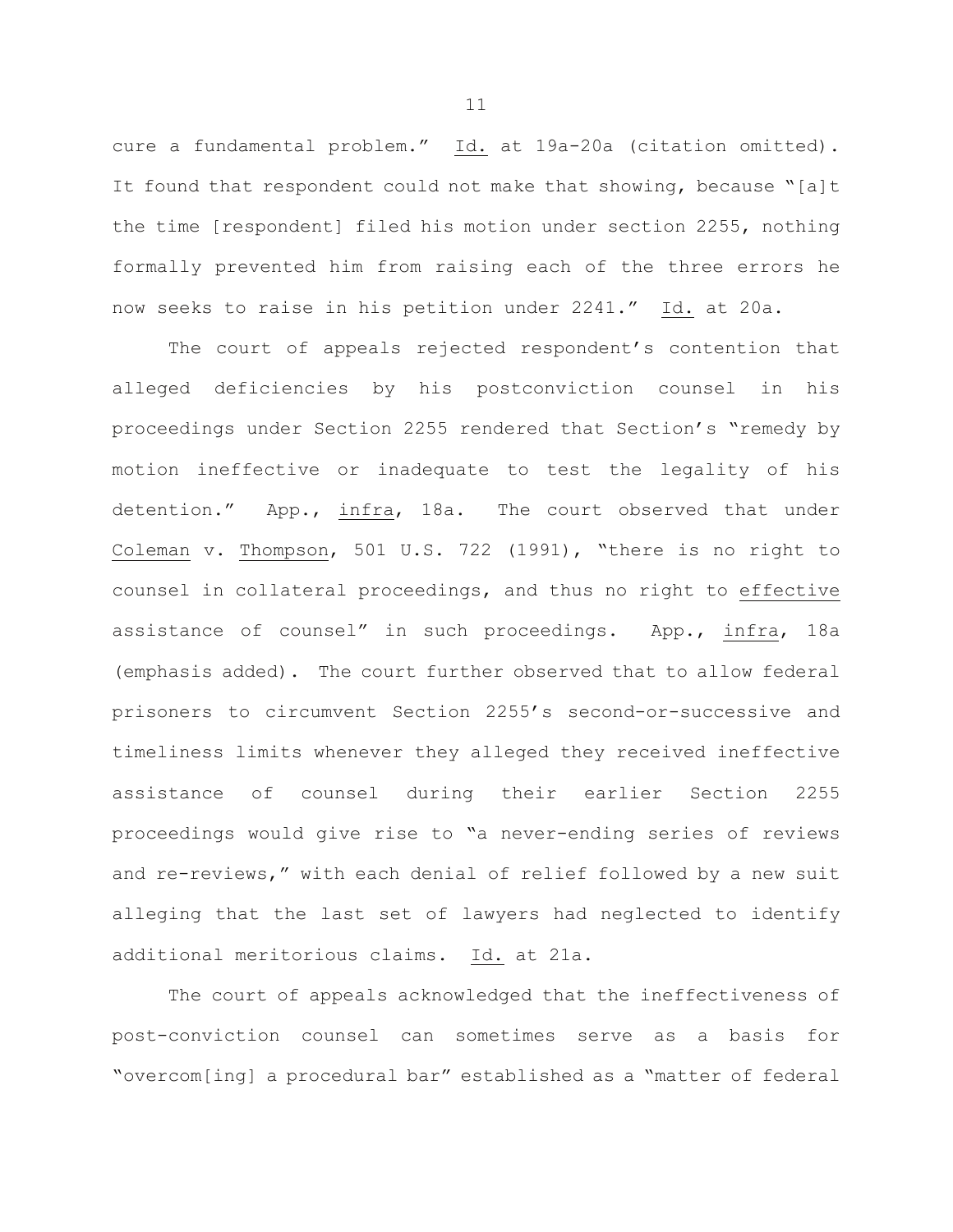common law" for state prisoners who seek federal habeas relief. App., infra, 25a (discussing Trevino v. Thaler, 569 U.S. 413 (2013); and Martinez v. Ryan, 566 U.S. 1 (2012)). But the court found no basis for extending that approach to the circumstances here, because "the availability of further relief for someone in [respondent's] position is not a simple matter of federal common law. It is governed by statutes" -- and, specifically, the limitations in Section 2255(e). Ibid. While "nothing prevents Congress from changing the rules," id. at 22a, a court lacks the power to do so. The court therefore "conclude[d] that [respondent] is not entitled to raise his new arguments in a petition for a writ of habeas corpus." Id. at 25a.

Notwithstanding that conclusion, however, the court of appeals granted respondent's application for a stay of execution. App., infra, 26a-27a. In doing so, it acknowledged that this Court's decision in Nken v. Holder, 556 U.S. 418 (2009), held that one of the "requirements for a stay" is that "'the stay applicant has made a strong showing that he is likely to succeed on the merits.'" App., infra, 26a (quoting Nken, 556 U.S. at 434). But the court of appeals -- having just determined that respondent "is not entitled to raise his new arguments in a petition for a writ of habeas corpus," id. at 25a -- made no finding that respondent has any substantial likelihood of persuading the en banc court of appeals or this Court to reverse the panel's decision. See id. at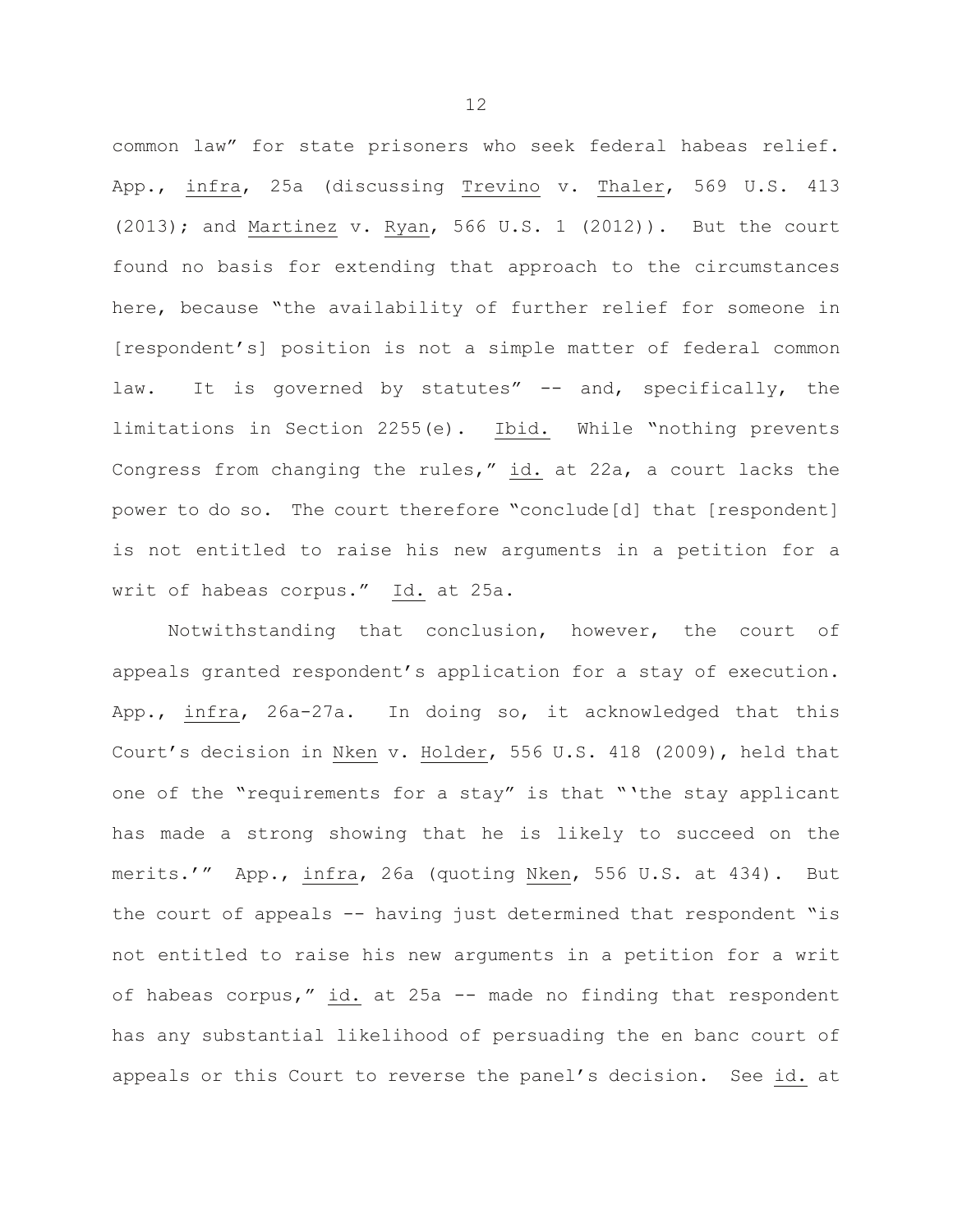26a-27a. Instead, the court of appeals viewed Nken as distinguishable from this case on the theory that "although the Nken Court held that something more than a 'better than negligible' chance of success is necessary, it also stressed that the injury the applicant faced [there] was not 'categorically irreparable,'" while here respondent "faces categorically irreparable injury - death." Id. at 26a (quoting Nken, 556 U.S. at 434-435).

The court of appeals stated that although it had affirmed the dismissal of respondent's claims "because of our understanding of the safety valve language" in Section 2255(e), "[i]f our reading of the safety valve is too restrictive, there would be significant issues to litigate" with respect to two of the ineffectiveness claims. App., infra, 27a. Deeming those underlying claims potentially "worthy of further exploration," the court ordered "[a] brief stay to permit the orderly conclusion of the proceedings in this court." Ibid. It concluded that such a stay "will not substantially harm the government, which has waited at least seven years to move forward on [respondent's] case," and that "the public interest" would not be served by proceeding more expeditiously in respondent's case than it would in "any [other] case." Id. at 26a-27a.

6. At approximately 2 a.m. Central Standard Time on the morning of Saturday, July 4, 2020 -- less than 36 hours after the court of appeals entered its decision -- the government filed a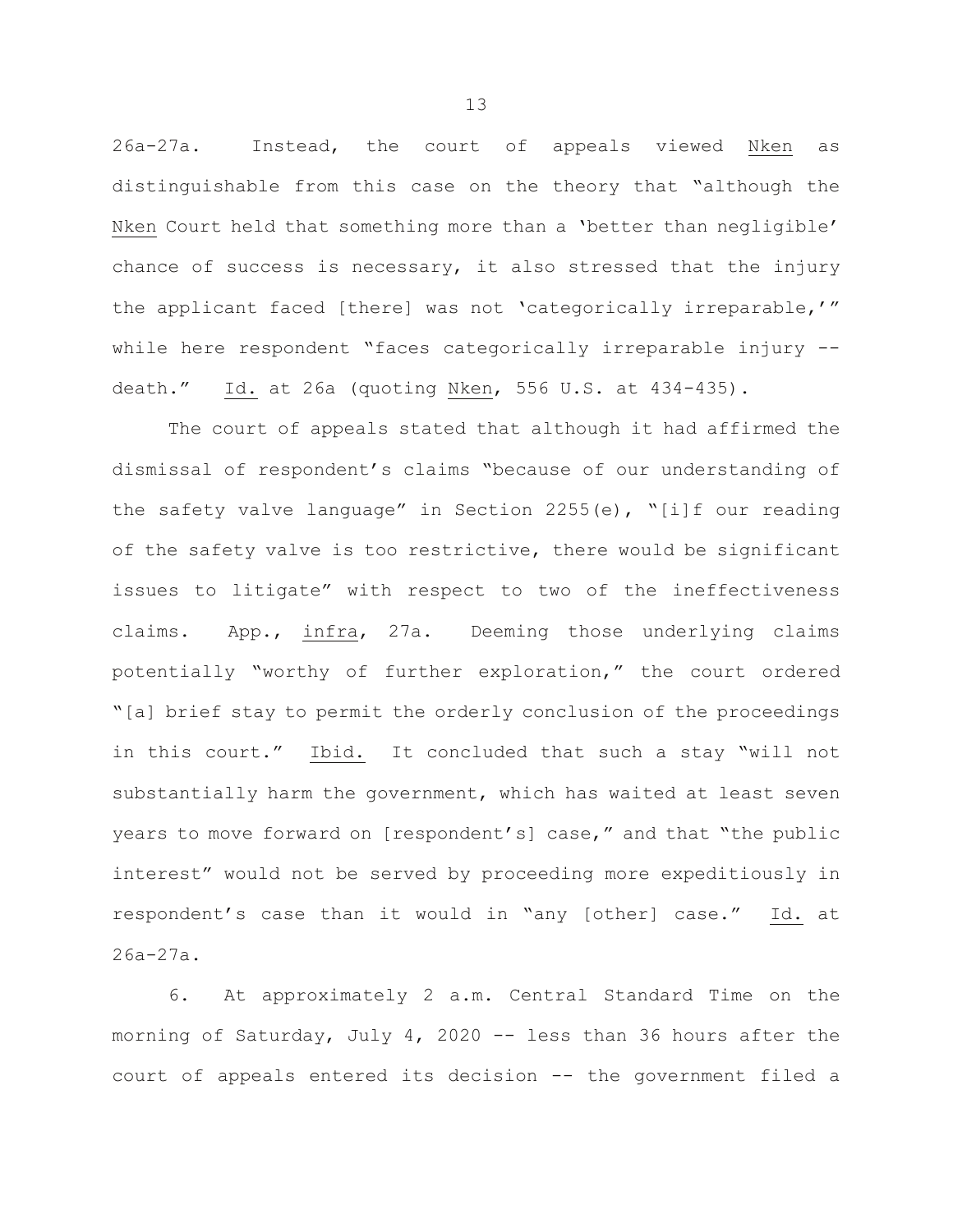motion asking the panel or en banc Seventh Circuit to vacate the stay of execution or, alternatively, enter an expedited schedule for any petition for rehearing respondent might choose to file that would allow the court to rule on that petition by 1 p.m. Central Standard Time on Friday, July 10, 2020. Gov't C.A. Pet. 1-3. The government explained that a decision within that time was necessary to ensure that this Court had sufficient time to consider any further motion for emergency relief in advance of the scheduled July 15, 2020 execution date. Id. at 16. The court of appeals instead gave respondent until 12 p.m. Central Standard Time on July 10, 2020 to respond to the government's July 4 motion. C.A. Doc. 40, at 2 (July 6, 2020). As of this filing, the court of appeals has not yet ruled on the government's motion.

#### **ARGUMENT**

This Court regularly exercises its authority under the All Writs Act, 28 U.S.C. 1651, to vacate stays of execution improperly entered by the lower courts. See, e.g., Dunn v. Price, 139 S. Ct. 1312 (2019); Dunn v. Ray, 139 S. Ct. 661 (2019); Mays v. Zagorski, 139 S. Ct. 360 (2018); Dunn v. McNabb, 138 S. Ct. 369 (2017); Dunn v. Melson, 137 S. Ct. 2237 (2017); Lombardi v. Smulls, 571 U.S. 1187 (2014); Roper v. Nicklasson, 571 U.S. 1107 (2013). And the Court has recognized that summary vacatur is especially appropriate where a lower court enters a last-minute stay of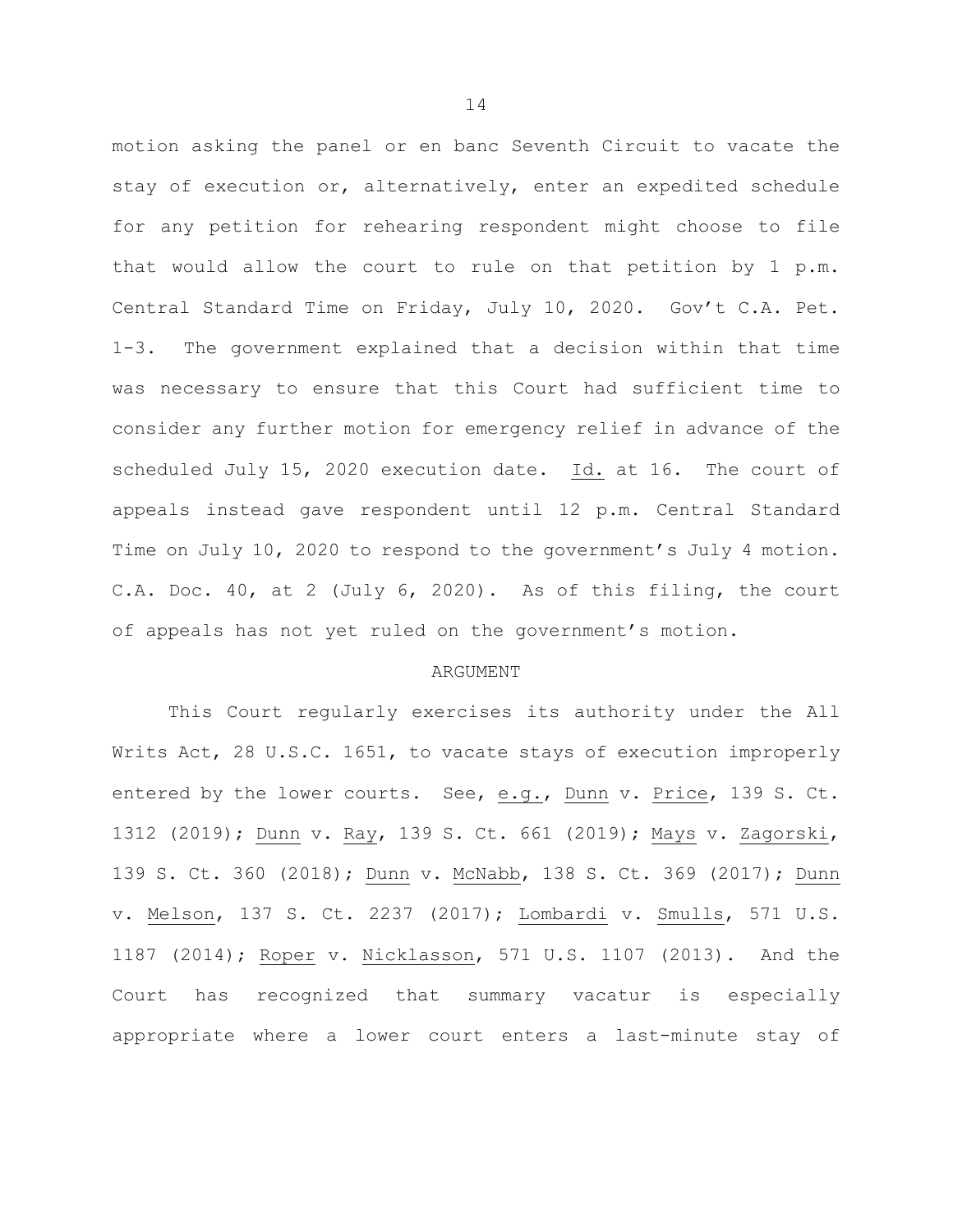execution "without finding that [the prisoner] has a significant possibility of success on the merits." McNabb, 138 S. Ct. at 369.

The court of appeals abused its authority in precisely that fashion here. Over the first 25 pages of its opinion, it correctly determined that respondent is barred from obtaining habeas corpus relief on his claims. But in the final page-and-a-half, it ordered that his execution nevertheless be stayed, on the remote chance that the en banc court of appeals or this Court might decide that the panel's "reading of the safety valve is too restrictive." App., infra, 26a. The panel gave no indication that it thought such a result was at all likely -- and, indeed, yesterday another Seventh Circuit panel applying the decision below to a separate but "indistinguishable" Section 2241 case found the prisoner's efforts to bypass Section 2255's limitations "frivolous" and denied his motion for a stay. Lee v. Watson, No. 19-3318, 2020 WL 3888196, at \*2-\*3 (7th Cir. July 10, 2020). Yet despite respondent's failure to establish that he has a significant possibility of success, the court of appeals entered a stay in this case anyway based on its erroneous view that a stay would not substantially harm the government and that the public interest would not be served by expediting resolution of this case.

In these extraordinary circumstances, this Court's intervention is warranted. The court of appeals' order conflicts with this Court's precedents requiring that a stay be supported by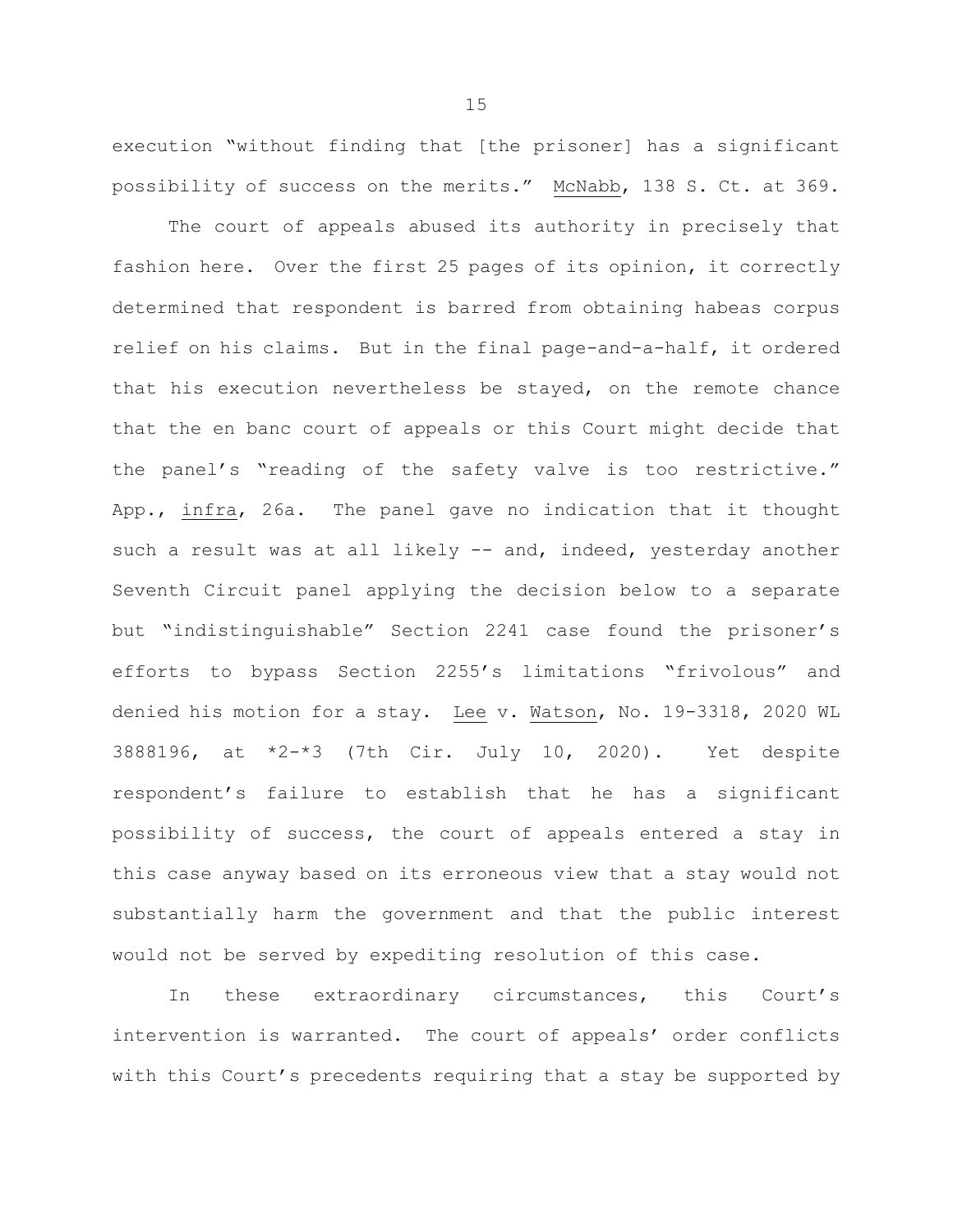a strong showing of a substantial likelihood of success, and it represents the very sort of last-minute delay that the limitations in Section 2255 were adopted to prevent. "Both the [government] and the victims of crime have an important interest in the timely enforcement of a sentence." Bucklew v. Precythe, 139 S. Ct. 1112, 1133 (2019) (quoting Hill v. McDonough, 547 U.S. 573, 584 (2006)). The Court should not allow that interest to be frustrated here on the basis of an application that the court of appeals itself correctly recognized cannot ultimately succeed.

I. THE COURT OF APPEALS FAILED TO ADHERE TO THE REQUIREMENTS THIS COURT HAS SET OUT FOR STAYS AND OTHER SUCH INTERIM RELIEF

This Court has held that one of the "critical" considerations a lower court must consider when ordering a stay or granting preliminary injunctive relief is "'whether the stay applicant has made a strong showing that he is likely to succeed on the merits.'" Nken v. Holder, 556 U.S. 418, 434 (2009) (citation omitted); see Winter v. Natural Res. Def. Council, Inc., 555 U.S. 7, 20 (2008) (holding that "[a] plaintiff seeking a preliminary injunction must establish that he is likely to succeed on the merits"). "It is not enough that the chance of success on the merits be 'better than negligible.'" Nken, 556 U.S. at 434 (citation omitted).

Because the court of appeals itself had already held that respondent cannot succeed in this case, applying the stay factors set forth in Nken would have required it to find a substantial likelihood that either the en banc court of appeals or this Court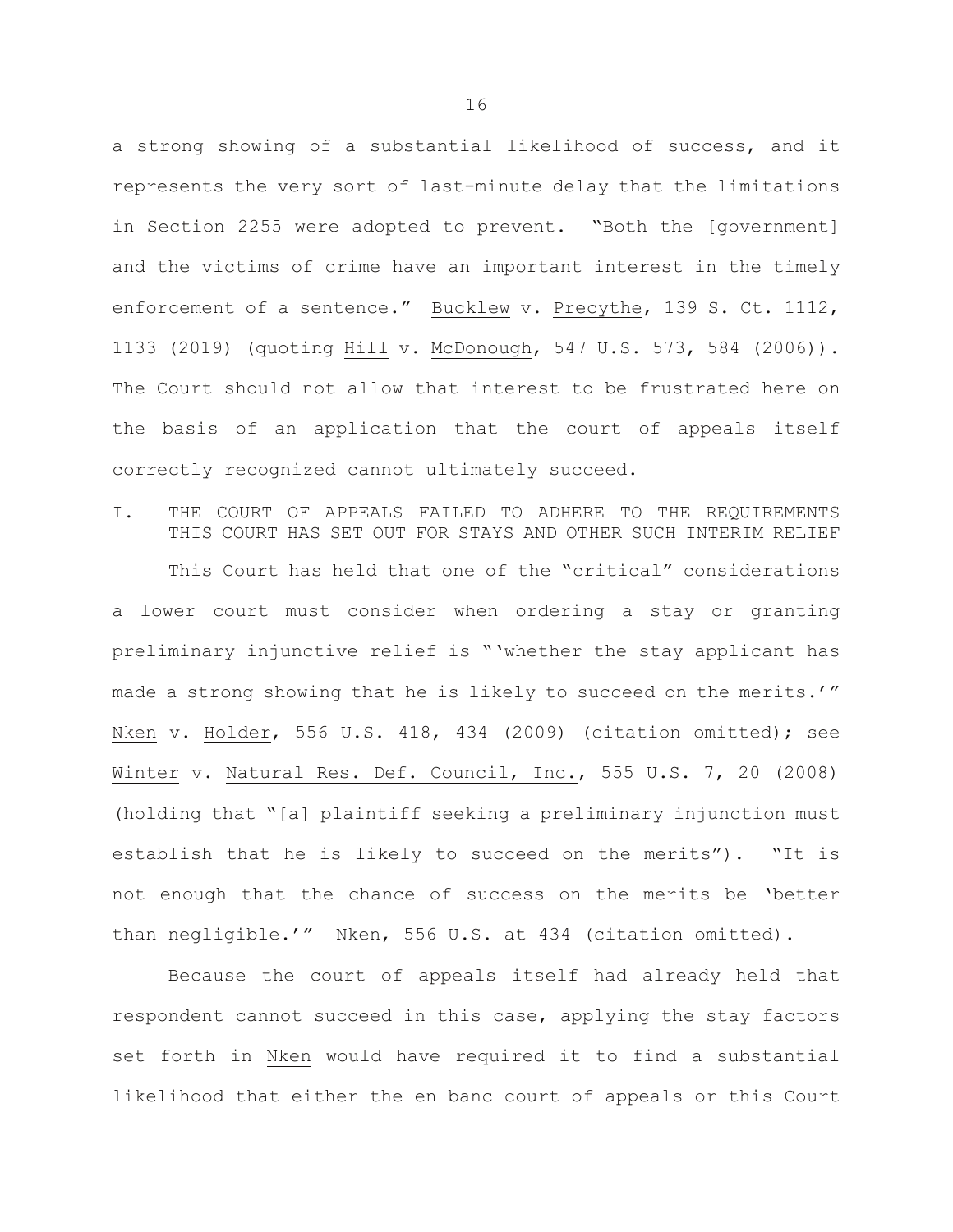would grant respondent extraordinary discretionary review and reverse the panel decision. The court of appeals made no such finding. See App., infra, 26a-27a. Instead, it appears to have taken the view that the "requirements" described in Nken are inapplicable to capital cases, distinguishing Nken on the ground that the harm at issue there was "not 'categorically irreparable'" in the same sense that an execution would be. App., infra, 26a (quoting Nken, 556 U.S. at 435).

That view is plainly incorrect. Nken contains no such carveout, and this Court has held, squarely and repeatedly, that "like other stay applicants, inmates seeking [a stay of execution] must satisfy all of the requirements for a stay, including a showing of a significant possibility of success on the merits." Hill, 547 U.S. at 584 (emphasis added); see, e.g., Barefoot v. Estelle, 463 U.S. 880, 895 (1983) (finding it "well established" that in order to grant a "[s]tay[] of execution  $* * *$  pending the filing and consideration of a petition for a writ of certiorari  $* * * '$  there must be a significant possibility of reversal'") (citation omitted).

Accordingly, when this Court has previously considered stays of "execution [entered] without finding that [the prisoner] has a significant possibility of success on the merits," it has summarily vacated them. McNabb, 138 S. Ct. at 369. That course is appropriate here as well. Given the "important interest in the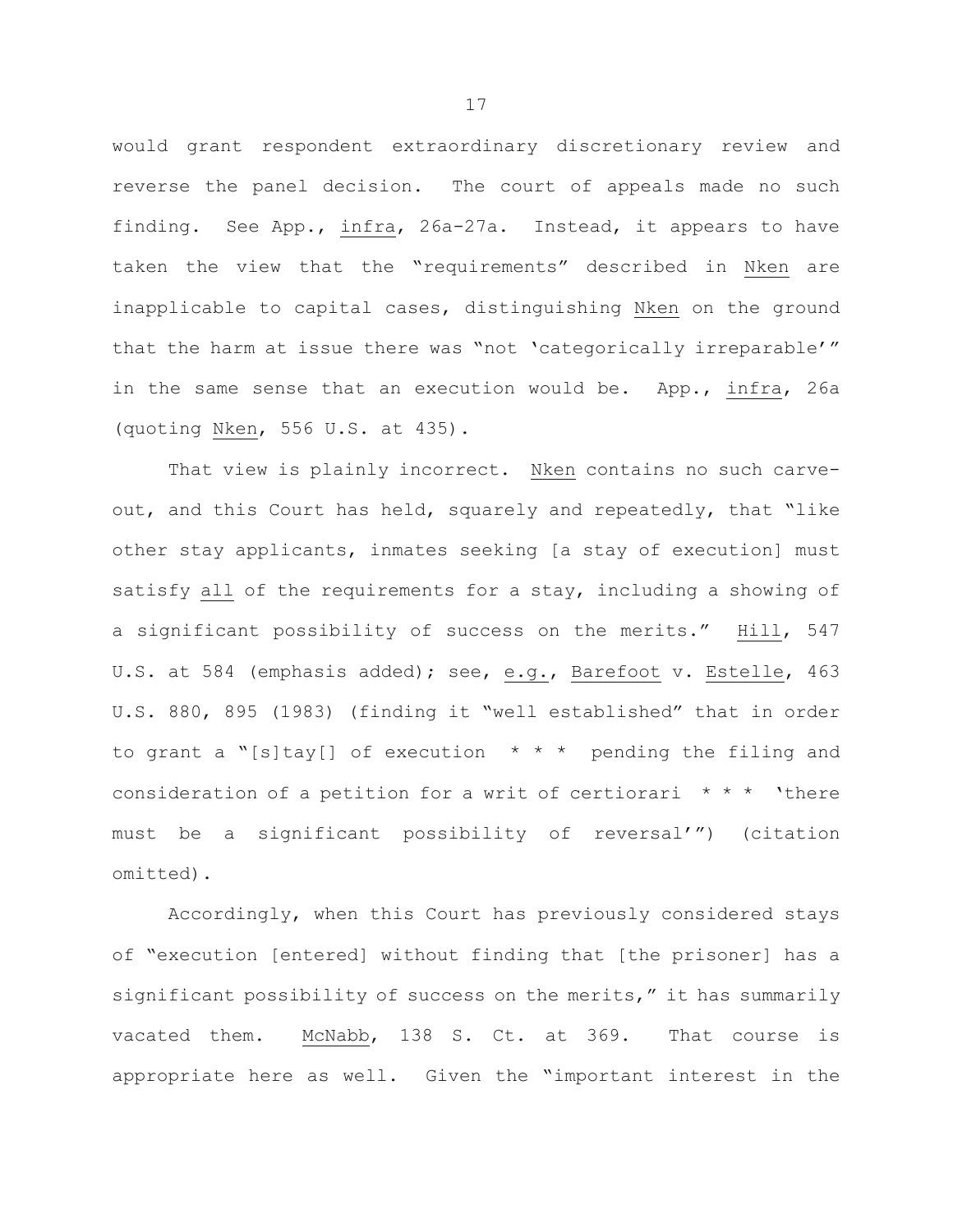timely enforcement of a sentence," no justification exists for further delaying respondent's scheduled execution based on claims that the court of appeals itself recognized to be unavailing. Hill, 547 U.S. at 584.

II. RESPONDENT COULD NOT ESTABLISH ENTITLEMENT TO A STAY UNDER A PROPER APPLICATION OF THE STAY FACTORS

Although the court of appeals' own failure to make the required finding of a substantial likelihood of success is sufficient grounds to vacate the stay, see McNabb, 138 S. Ct. at 369, vacatur is particularly appropriate because respondent is not entitled to a stay under any proper application of the stay factors. As the court of appeals correctly recognized in affirming the district court's decision, respondent cannot establish a likelihood of success on the merits. Equitable considerations likewise weigh against entry of a stay in this case, because the facts that form the basis for his current claims have been available since respondent's trial in 2003 and have been known in significant part to respondent's current counsel since at least May 2017, and yet respondent waited to assert those claims until more than a month after his execution date was set in July 2019. Finally, as noted above, the public interest in the enforcement of criminal judgments weighs against entry of a stay as well.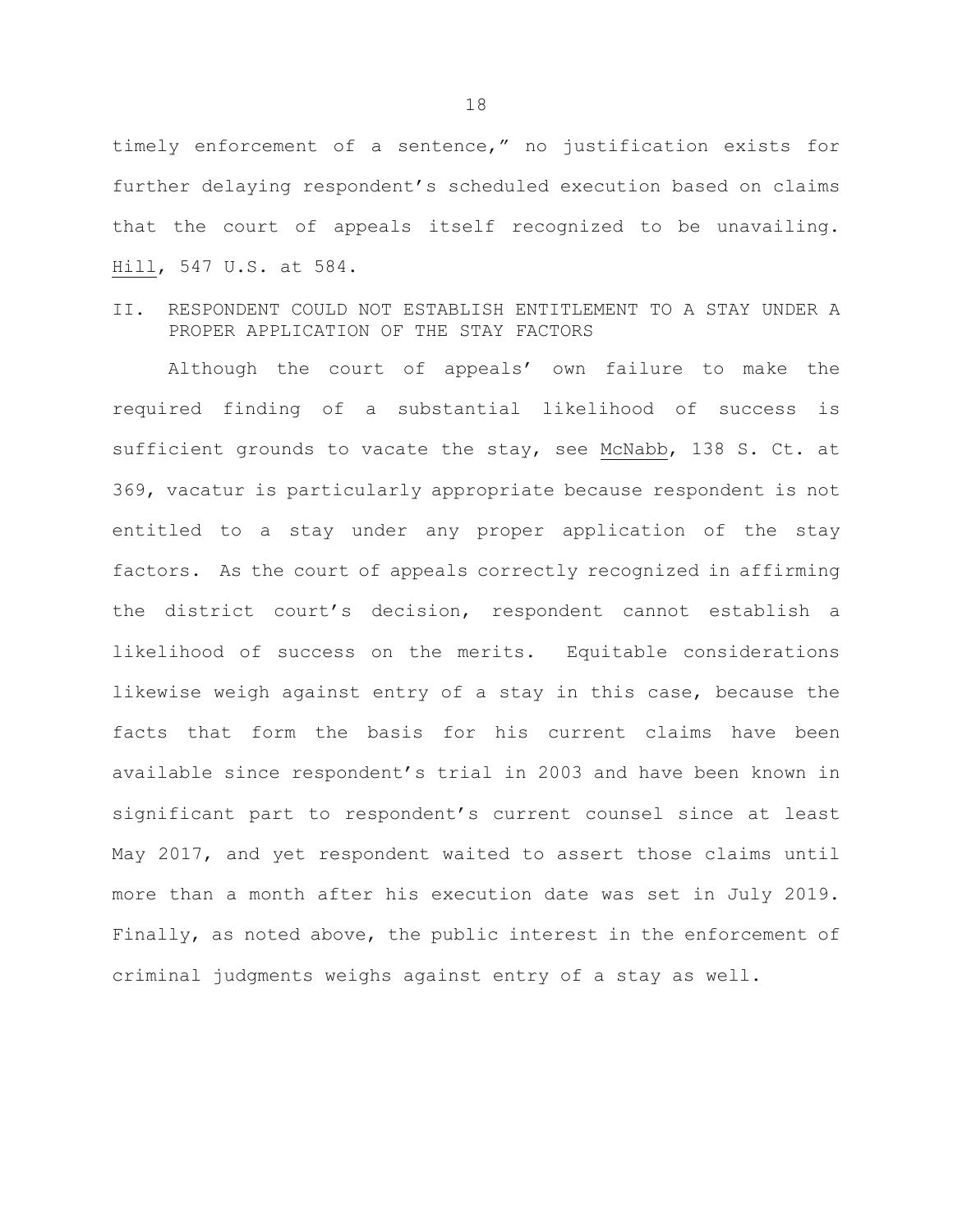A. Respondent Cannot Establish A Likelihood Of Success On The Merits

As the court of appeals recognized in affirming the district court's decision here, Section 2255(e) bars respondent's attempt to use an application for a writ of habeas corpus to assert claims of ineffective assistance of counsel during his trial more than 16 years ago. See App., infra, 13a-25a. Respondent has not identified, and counsel for the government is not aware of, any decision of any court allowing a federal prisoner to pursue habeas relief under comparable circumstances. And no substantial likelihood exists that the en banc Seventh Circuit or this Court will do so in this case.

Congress enacted Section 2255 in 1948 in order to make federal postconviction challenges more efficient by requiring federal prisoners to bring such challenges in the district of their conviction rather than the district in which they happened to be confined. See United States v. Hayman, 342 U.S. 205, 210-219 (1952) (discussing the legislative impetus for enactment of Section 2255). A half-century later, in the Antiterrorism and Effective Death Penalty Act of 1996, Pub. L. No. 104-132, § 105, 110 Stat. 1220, Congress sought to further streamline such federal postconviction challenges by imposing a one-year statute of limitations (generally running from the date that a prisoner's conviction becomes final) and barring second or successive challenges outside of certain narrowly drawn scenarios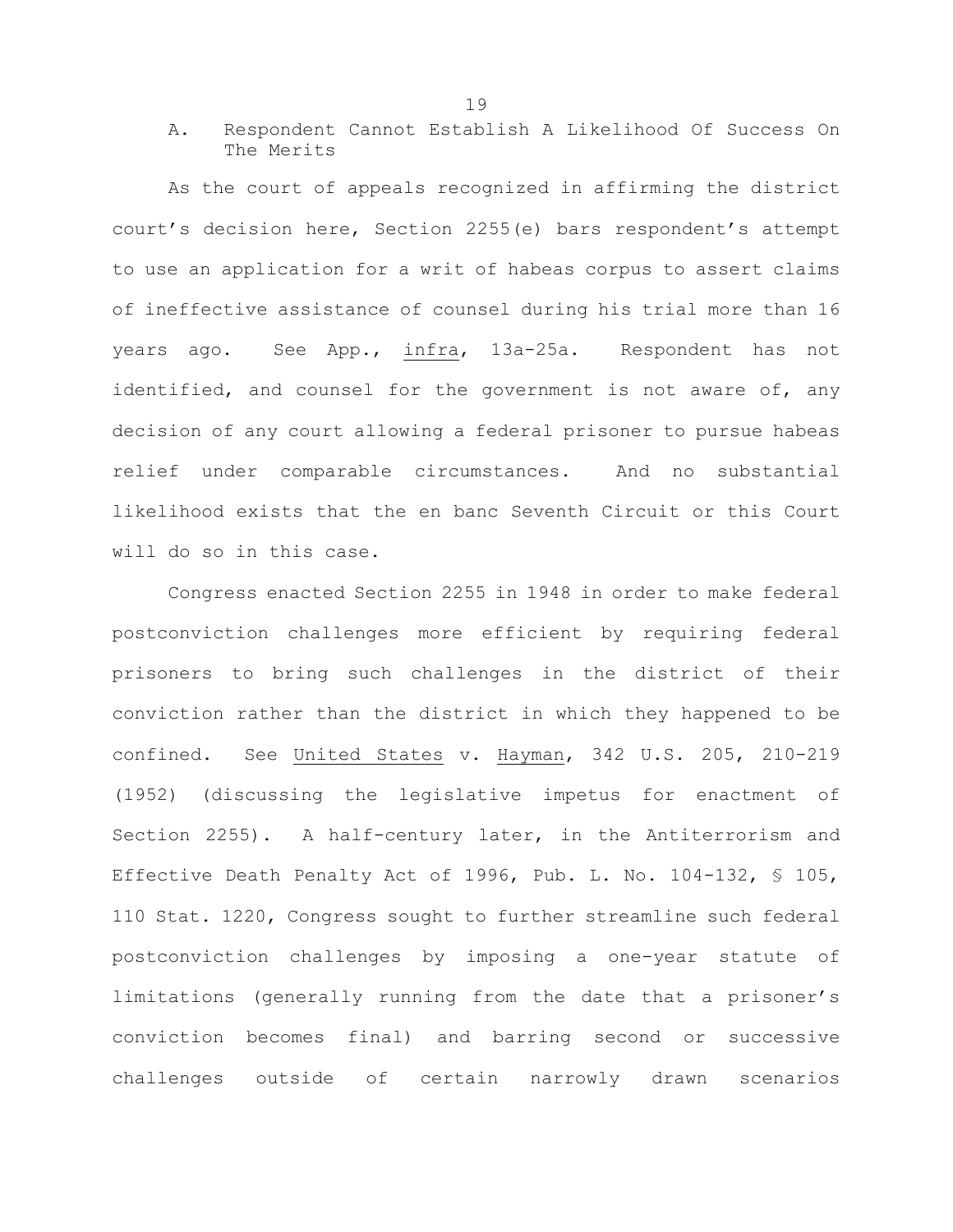inapplicable here. See 28 U.S.C. 2255 (Supp. II 1996). In order to ensure that federal prisoners do not circumvent the Section 2255 framework specifically enacted for federal postconviction challenges by instead seeking relief under the general federal habeas statute, 28 U.S.C. 2241, Congress has also provided since 1948 that a federal prisoner who could seek -- or has sought - relief by motion under Section 2255 may not instead pursue an application for a writ of habeas corpus under Section 2241. See 28 U.S.C. 2255(e).

Section 2255(e) allows a federal prisoner to pursue relief under Section 2241 only in a circumstance where he can show "the remedy by motion [under Section 2255] is inadequate or ineffective to test the legality" of his conviction or sentence. 28 U.S.C.  $2255(e)$ . As the court of appeals recognized, however, the saving clause of Section 2255(e) is "narrow," and respondent's claims do not come within it. App., infra, 13a.<sup>2</sup> "It is not enough that proper use of [a Section 2255 motion] results in denial of relief," id. at 20a, for then a prisoner could always resort to Section 2241 whenever the deliberate limitations in Section 2255 block the

ī

<span id="page-22-0"></span><sup>&</sup>lt;sup>2</sup> The government has argued that the court of appeals' prior decisions take an overly expansive view of Section 2255(e)'s saving clause, in at least certain respects. See Pet. at 14-25, United States v. Wheeler, 139 S. Ct. 1318 (2019) (No. 18-420). And in this case, even the court of appeals' view does not allow for resort to Section 2241 -- as the court itself recognized. Nor has respondent identified any other circuit whose precedent would.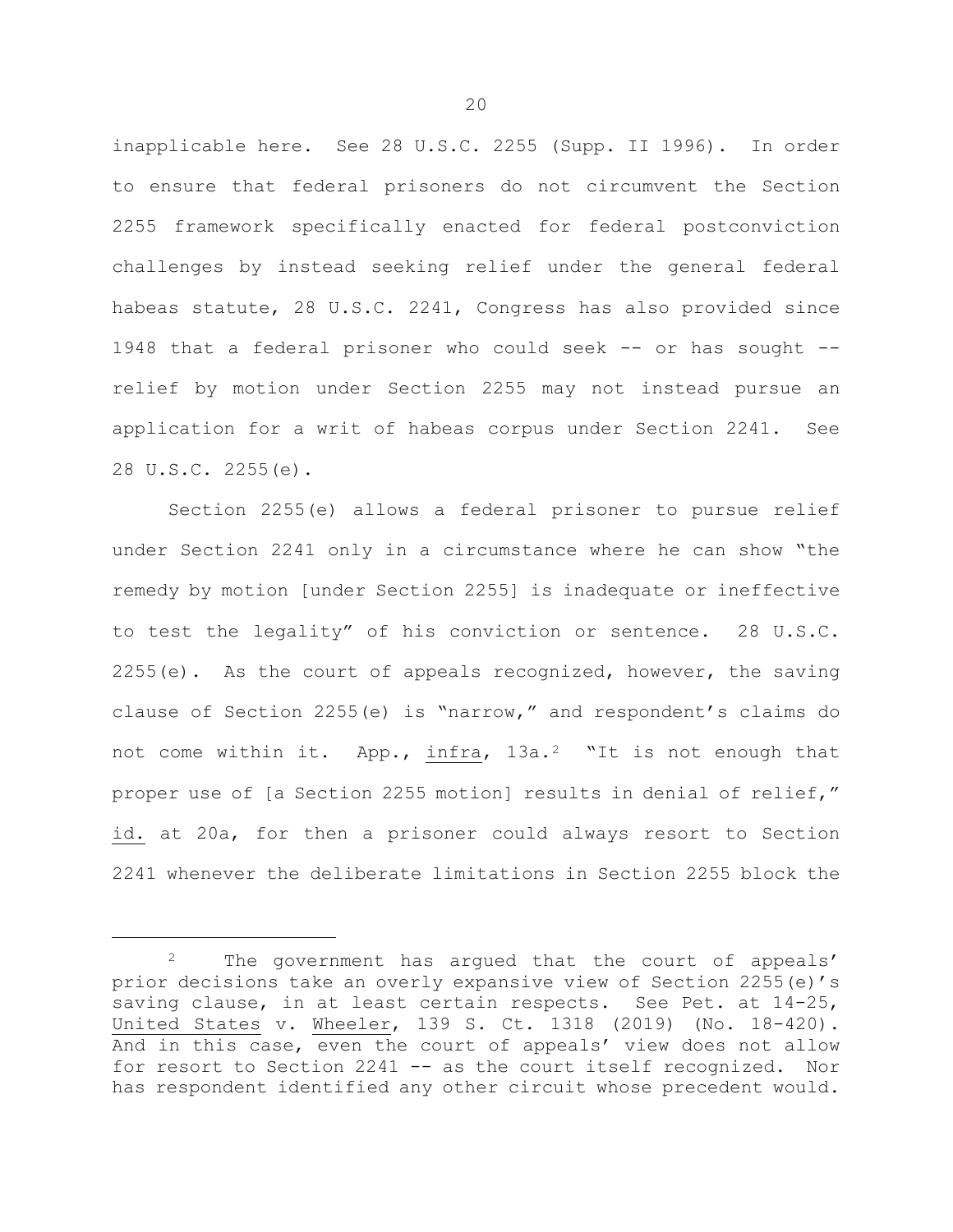prisoner's claim. Instead, at the very least, a prisoner must make "a compelling showing that, as a practical matter, it would be impossible to use section 2255 to cure a fundamental problem." Ibid. No such showing can be made with respect to the ineffective assistance claims that respondent seeks to assert here, because respondent would have been free to bring those claims in his motion under Section 2255 -- he just failed to do so (asserting instead 17 other ineffective assistance claims). See id. at 20a-21a.

Respondent nevertheless contends that Section 2255 was "inadequate or ineffective" for him because his counsel in the Section 2255 proceedings initiated in 2007 (who was different from his trial and direct appeal counsel) failed to identify and assert his present claims. See App., infra, 20a-21a. But as the court of appeals put it, "how far are we supposed to take that?" Id. at 21a. Allowing federal prisoners to escape Section 2255(e)'s limitations on second or successive claims merely by alleging that their earlier postconviction counsel had been ineffective for failing to raise the claims they now wished to bring would generate "a never-ending series of reviews and re-reviews" -- exactly what the limits in Section 2255 are intended to prevent. Ibid.

In the courts below, respondent sought to overcome this difficulty by observing that in Martinez v. Ryan, 566 U.S. 1 (2012) and Trevino v. Thaler, 569 U.S. 413 (2013), this Court held that otherwise-applicable procedural default rules can sometimes be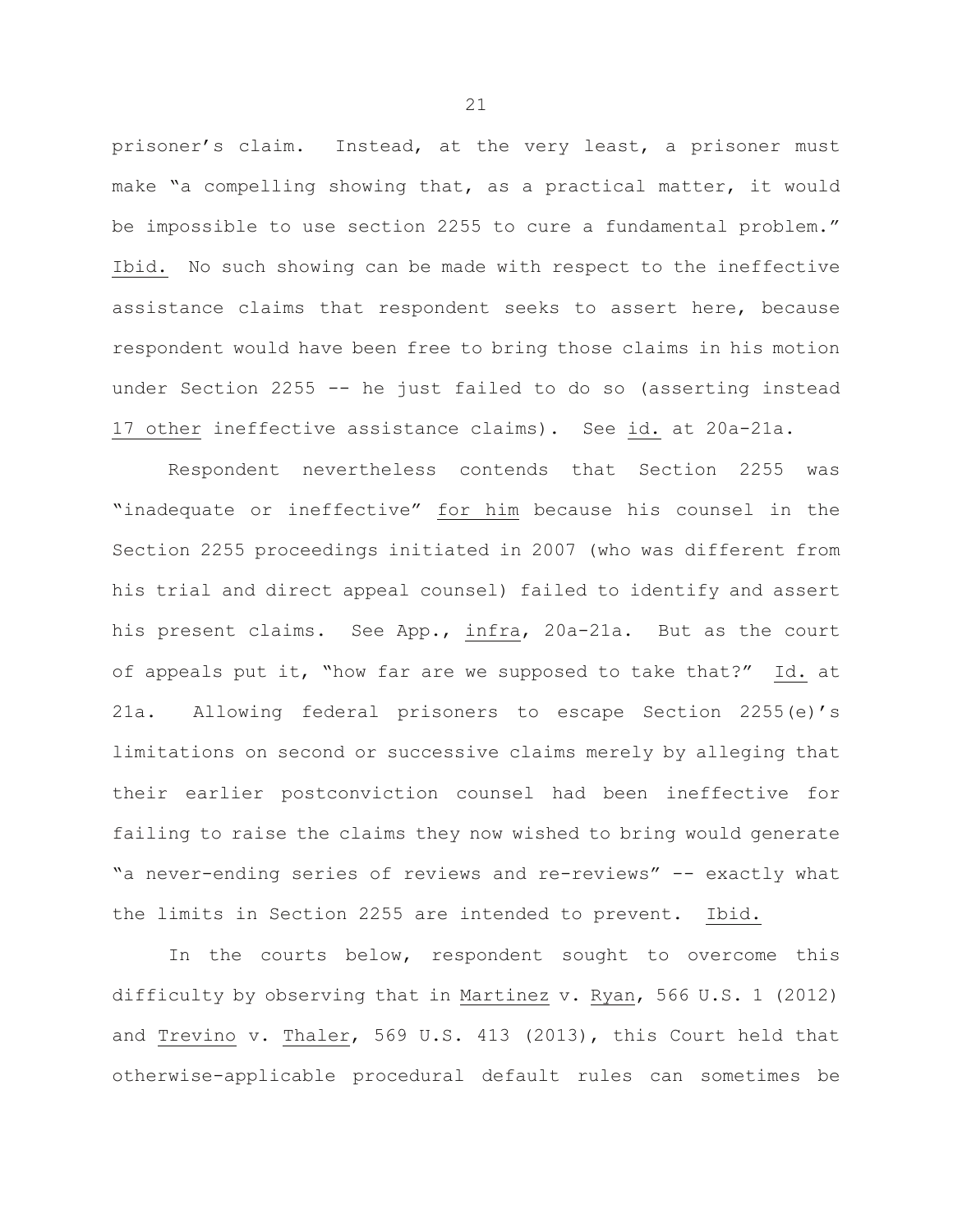overcome where state prisoners did not receive the effective assistance of counsel in their state post-conviction proceedings, even though prisoners have no constitutional right to counsel in such proceedings, see, e.g., Coleman v. Thompson, 501 U.S. 722, 752 (1991). As the court of appeals recognized, however, Martinez and Trevino are fundamentally different from this case because they established exceptions to judicially created rules of "federal common law," whereas the bar applicable here "is governed by statutes" -- namely, Section 2255(e)'s general preclusion of challenges to federal convictions and sentences through a Section 2241 habeas application. App., infra, 25a. While "judge-made \* \* \* doctrines, even if flatly stated at first, remain amenable to judge-made exceptions," "a statutory \* \* \* provision stands on a different footing." Ross v. Blake, 136 S. Ct. 1850, 1857 (2016) (refusing to create judicial exceptions to the mandatory exhaustion requirement of the Prison Litigation Reform Act of 1995). "There, Congress sets the rules -- and courts have a role in creating exceptions only if Congress wants them to." Ibid.

Nothing suggests Congress wanted courts to allow extratextual exceptions to Section 2255(e) for defendants who claim not to have received the effective assistance of counsel in earlier postconviction proceedings. And respondent has not identified any court that has ever held otherwise. It is thus exceedingly unlikely that either the en banc Seventh Circuit or this Court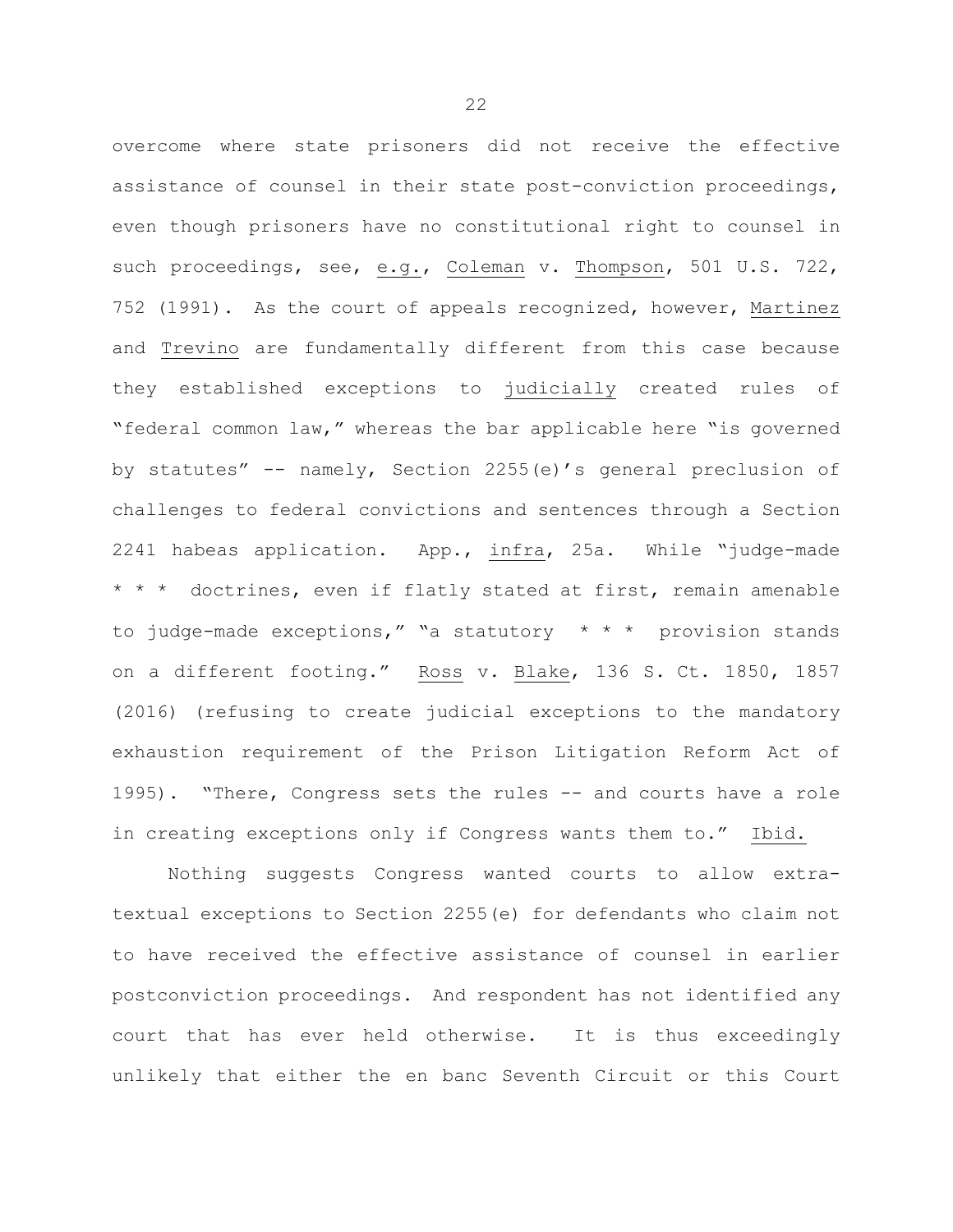would hold that respondent's application for habeas relief should proceed. See Lee, 2020 WL 3888196, at \*2 (describing such a position as "frivolous"). Accordingly, respondent cannot establish the substantial likelihood of success necessary to support issuance of a stay. See Hill, 547 U.S. at 584.

B. Equitable Considerations Weigh Against Entry Of A Last-Minute Stay

Equitable considerations also weigh strongly against entry of a stay in this case. This Court has held that "[a] court considering a stay must \* \* \* apply 'a strong equitable presumption against the grant of a stay where a claim could have been brought at such a time as to allow consideration of the merits without requiring entry of a stay.'" Hill, 547 U.S. at 584 (quoting Nelson v. Campbell, 541 U.S. 637, 650 (2004)). That equitable presumption should be particularly strong in a case, like this one, where the prisoner is seeking to circumvent statutory limitations enacted to streamline postconviction challenges and thereby prevent delays in the execution of capital judgments occasioned by last-minute litigation. See pp. 19-23, supra.

The court of appeals addressed this factor only indirectly, observing that after the government issued a notice on July 25, 2019 setting respondent's execution date, respondent "los[t] no time \* \* \* fil[ing] a detailed petition under" Section 2241. App., infra, 9a. But if the court meant to suggest that this fact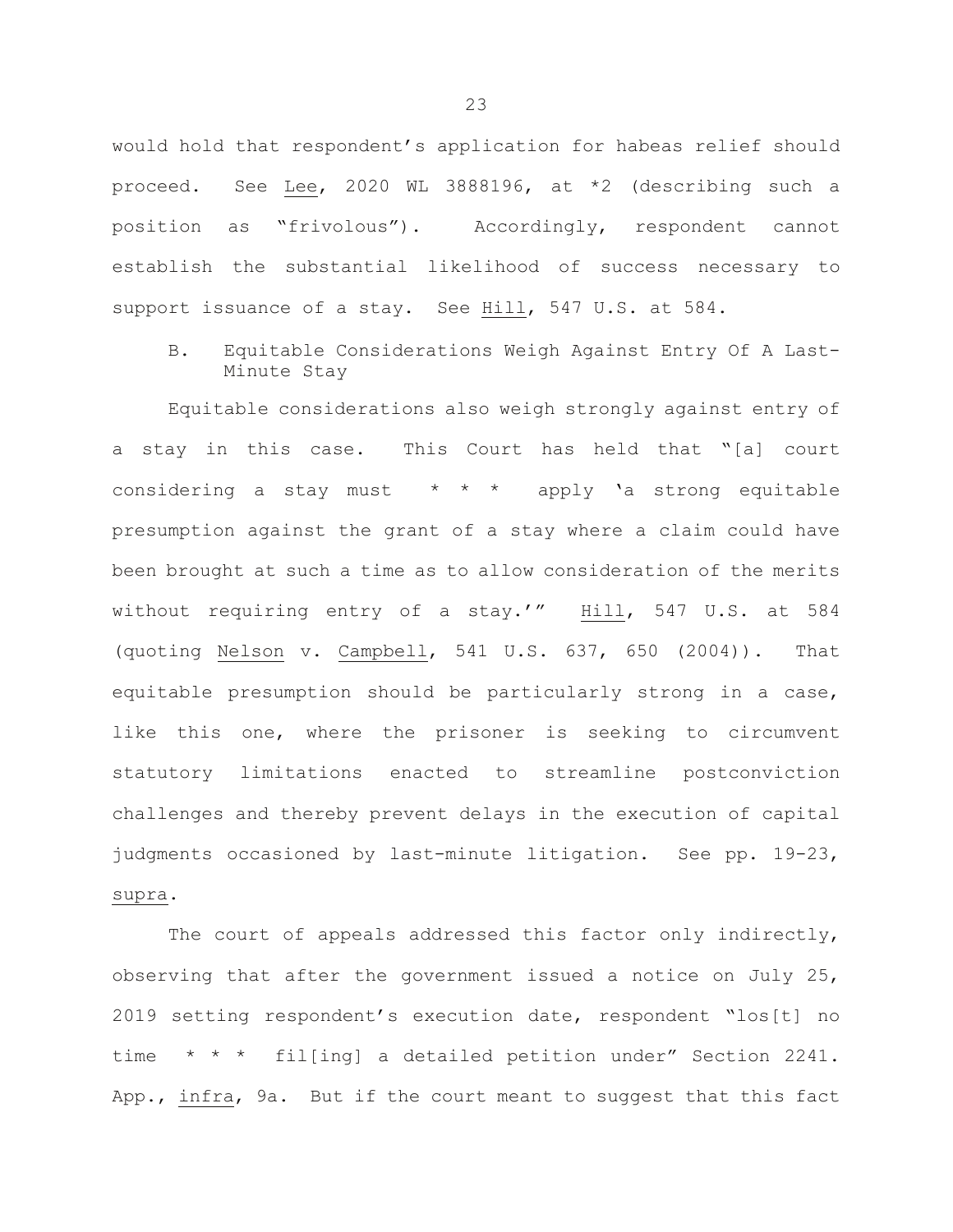should weigh in respondent's favor, it was mistaken. All of the ineffective-assistance claims at issue here stem from respondent's original 2003 trial. Indeed, the factual basis underlying one of the alleged errors was, as the court of appeals itself put it, "apparent to everyone from the minute the jury returned its verdict." App., infra, 23a. The factual basis for another one of the claims -- concerning trial counsel's failure to object to the seating of one of the jurors -- is set out in a sworn affidavit signed in May 2017, more than two years before respondent filed his habeas application. D. Ct. Doc. 23-36, at 1170-1172 (Sept. 12, 2019).

Even where a federal prisoner identifies new evidence that persuasively establishes his factual innocence of the charged offense -- one of the narrow circumstances in which Section 2255 would indeed permit a successive collateral attack, see 28 U.S.C.  $2255(h)(1)$  -- Congress has required that he assert any "claim or claims" based on that evidence within 1 year of "the date on which the facts  $* * *$  could have been discovered through the exercise of due diligence," 28 U.S.C. 2255(f)(4). Here, however, respondent did not act with any such expedition or diligence. Instead he filed his more-than-200-page habeas application and nearly 3000 page appendix -- asserting claims based on information his counsel had obtained years earlier -- only after an execution date had been set. See D. Ct. Docs. 1, 23.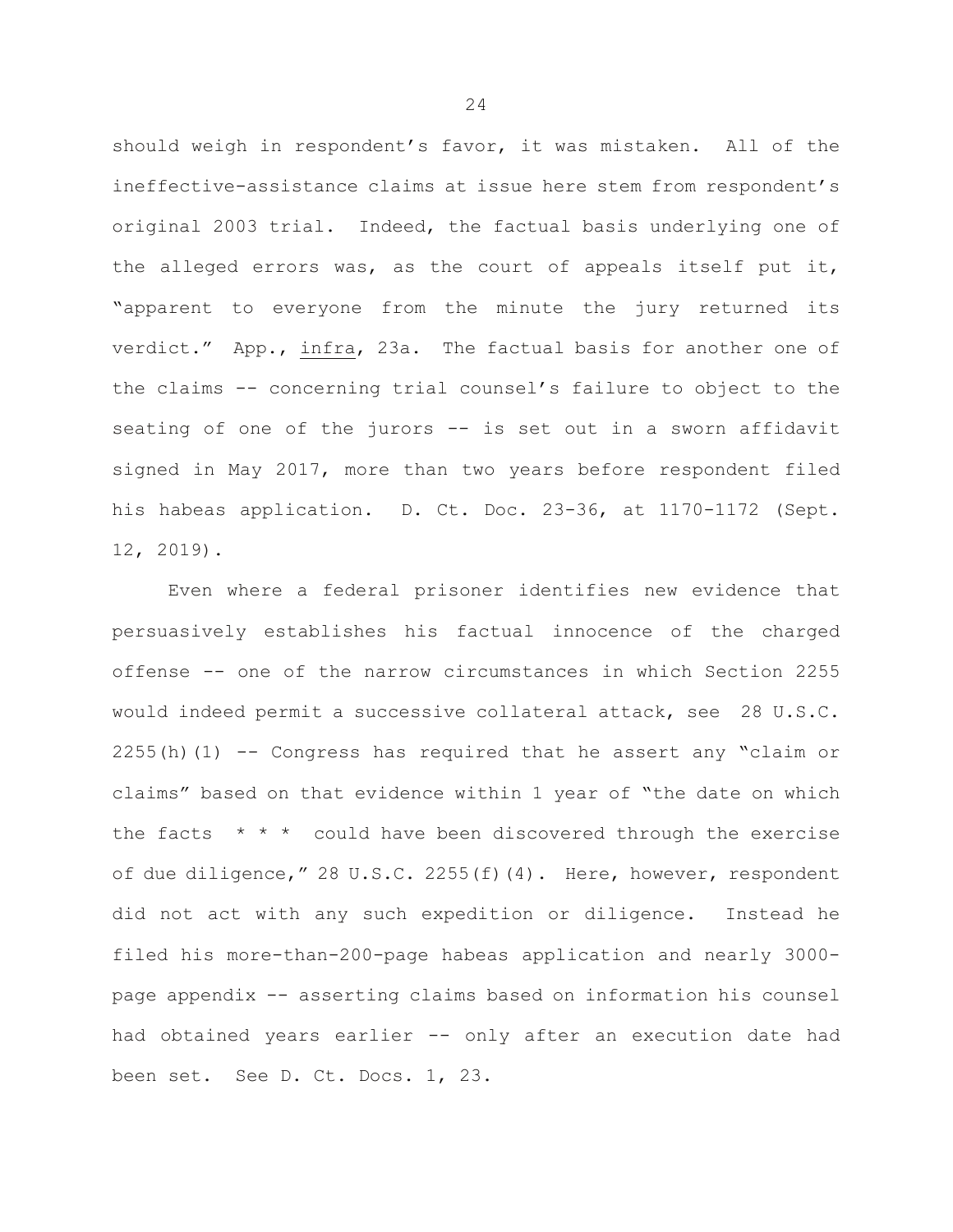Had respondent filed his application when he first had notice of the factual basis for those claims, the application would have run its course by now. Having instead filed only after the scheduling of his execution, respondent has no equitable right to demand that his execution be further delayed. See Hill, 547 U.S. at 584.

C. The Public Interest Weighs Against A Stay

Finally, in considering the public interest, see Nken, 556 U.S. at 434, this Court has repeatedly emphasized in the context of state executions that "'[b]oth the [government] and the victims of crime have an important interest in the timely enforcement of a sentence.'" Bucklew, 139 S. Ct. at 1133 (quoting Hill, 547 U.S. at 584); see, e.g., Nelson, 541 U.S. at 650 (describing "the State's significant interest in enforcing its criminal judgments"); Gomez v. District Court, 503 U.S. 653, 654 (1992) (per curiam) (noting that "[e]quity must take into consideration the State's strong interest in proceeding with its judgment").

The court of appeals' entry of a stay frustrates that interest. In doing so, it contravenes not only general equitable principles, but also the policies Congress has embedded in the very statutes at issue here. As discussed above, see pp. 19-24, supra, Congress refined Section 2255 specifically to prevent untimely, successive claims that collaterally attack final federal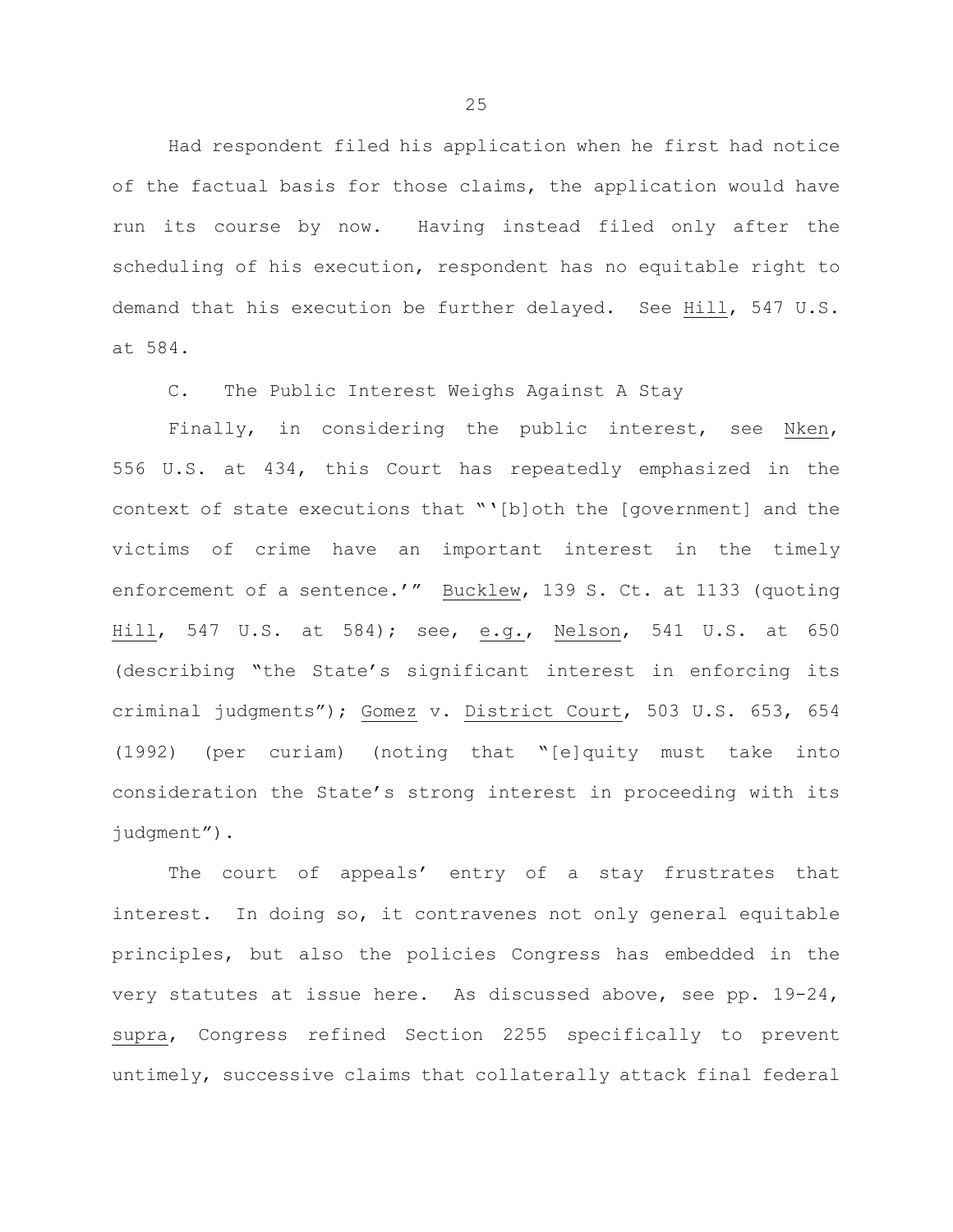sentences. That interest is just as strong in this case as in others. Although the government did not schedule respondent's execution until last year due to the careful but time-consuming process that the government undertook in revising the federal lethal injection protocol, see pp. 7-8, supra, treating that process as though it somehow undercut the public interest in carrying out respondent's sentence would improperly penalize the government -- and the public itself -- for acting conscientiously.

And insofar as the court of appeals placed a thumb on the scales in favor of delaying the implementation of capital sentences, see App., infra, 26a, that approach is incompatible with the importance this Court has placed on "the timely enforcement of a sentence." Bucklew, 139 S. Ct. at 1133 (citation omitted); see Barr v. Roane, 140 S. Ct. 353, 353 (2019) (expecting court of appeals to act with "appropriate dispatch" in resolving capital case). If a court is unwilling to allow an execution to go forward even after it has determined that a prisoner's claim cannot succeed, the public will never obtain the "assurance of real finality" that this Court's cases -- and Section 2255 itself -- promote. Calderon v. Thompson, 523 U.S. 538, 556 (1998).

#### **CONCLUSION**

This Court should vacate the court of appeals' stay of execution in order to allow respondent's execution to proceed as scheduled on July 15, 2020.